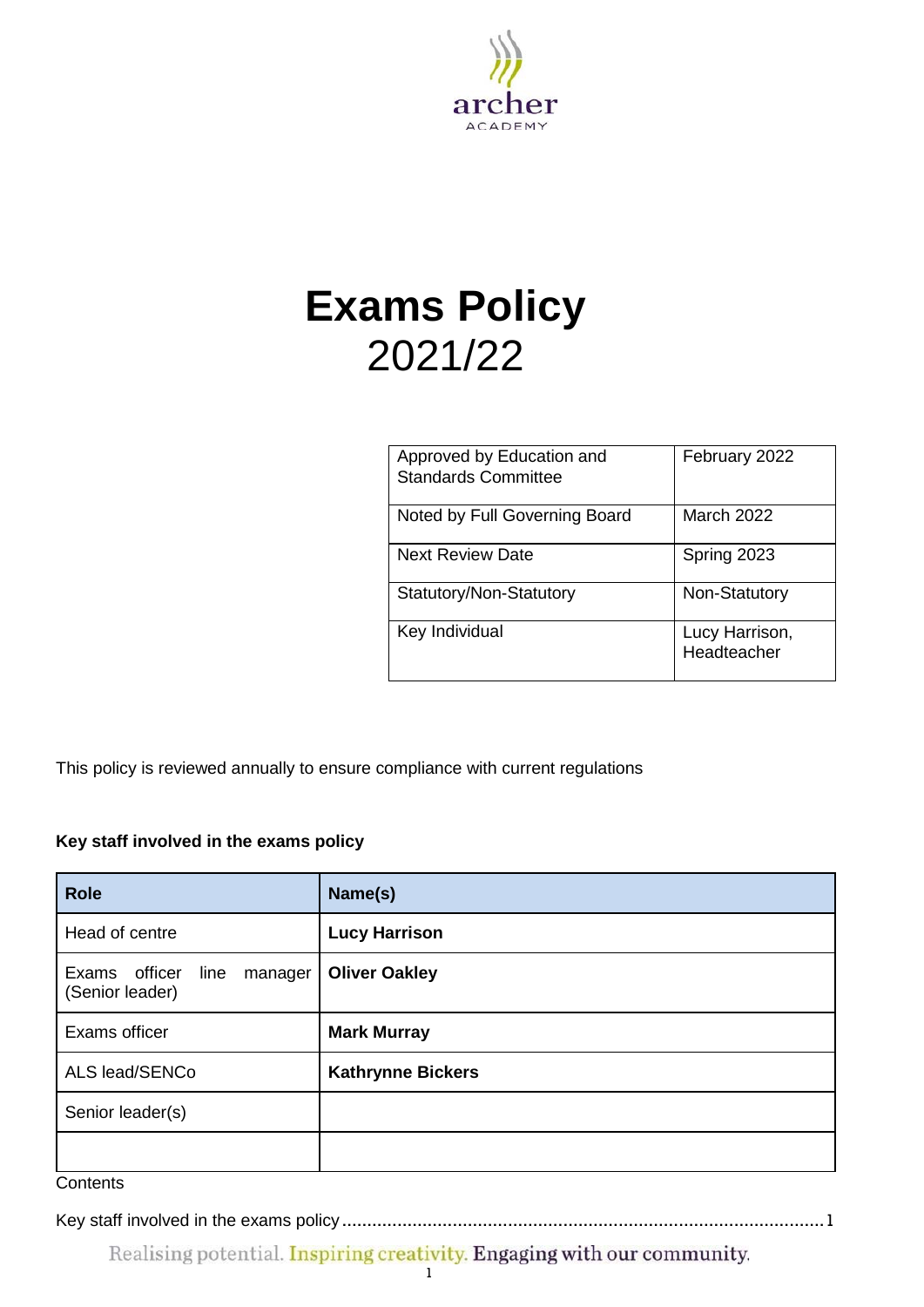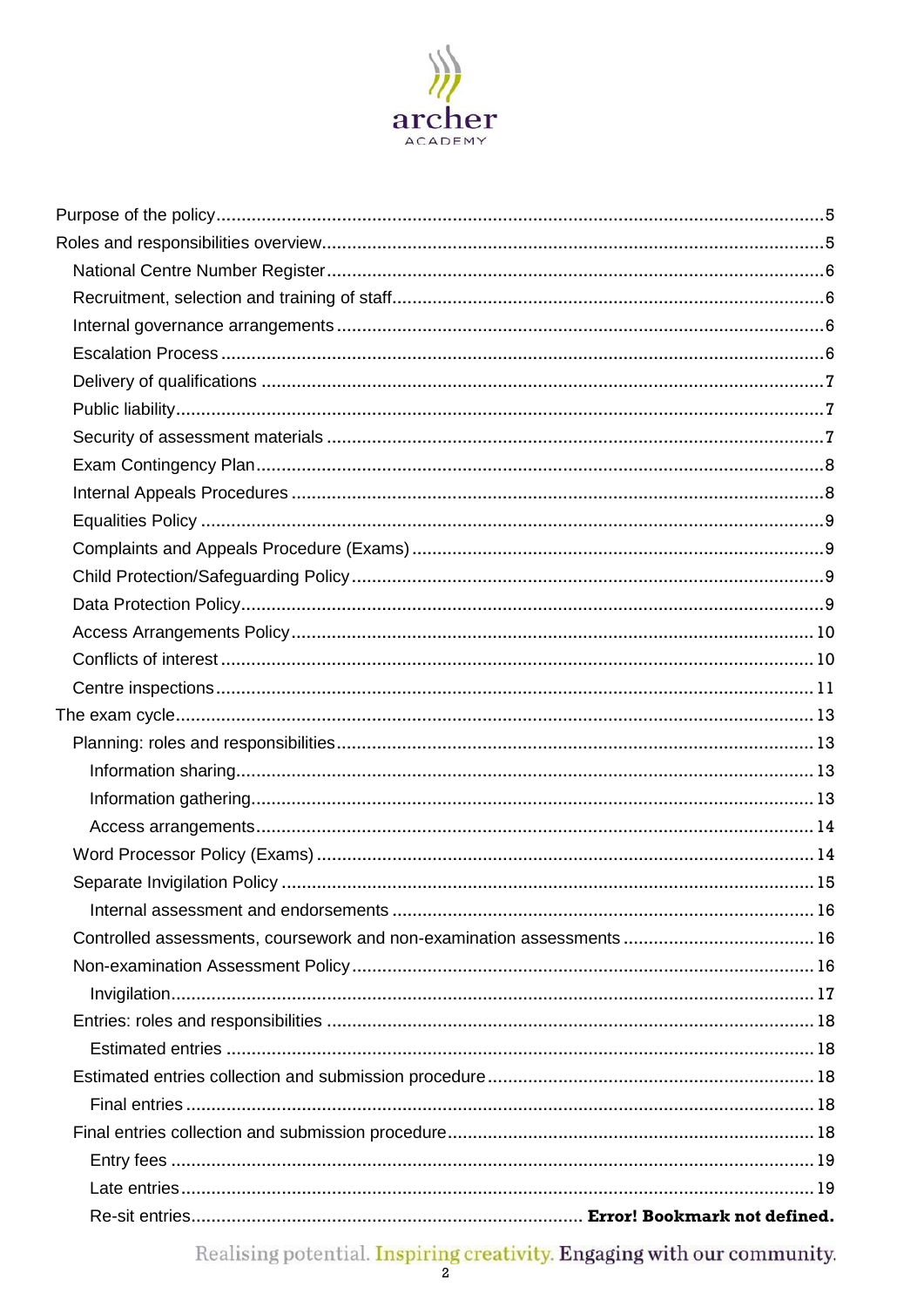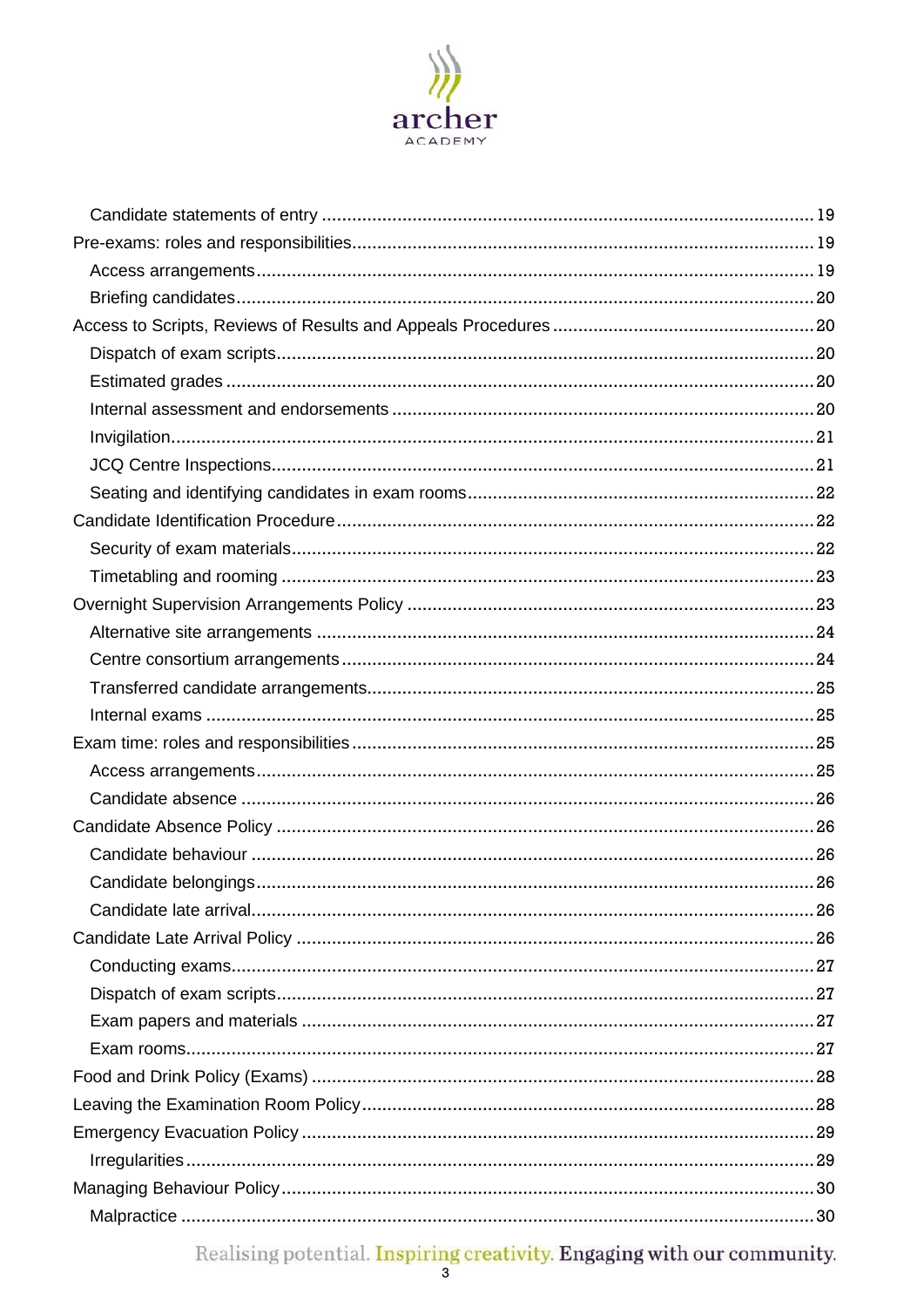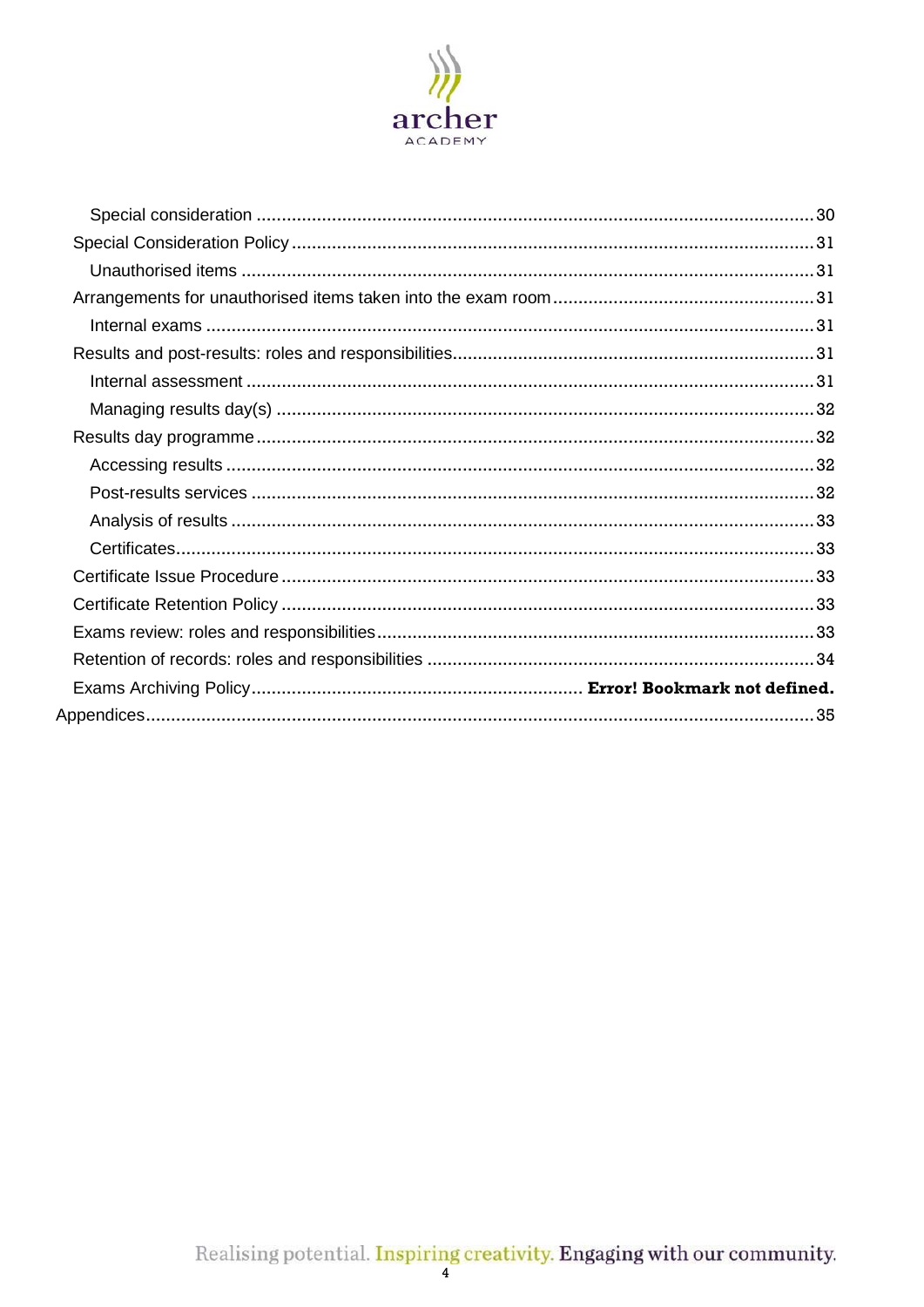

## <span id="page-4-0"></span>**Purpose of the policy**

The centre is committed to ensuring that the exams management and administration process is run effectively and efficiently and in compliance with the published JCQ regulations and awarding body requirements.

This exam policy will ensure that:

- all aspects of the centre's exam process is documented, supporting the exams contingency plan, and other relevant exams-related policies, procedures and plans are signposted to
- the workforce is well informed and supported
- all centre staff involved in the exams process clearly understand their roles and responsibilities
- all exams and assessments are conducted according to JCQ and awarding body regulations, guidance and instructions, thus maintaining the integrity and security of the exam/assessment system at all times
- exam candidates understand the exams process and what is expected of them

This policy is reviewed annually to ensure ways of working in the centre are accurately reflected and that exams and assessments are conducted to current JCQ (and awarding body) regulations, instructions and guidance.

This policy will be communicated to all relevant centre staff.

## <span id="page-4-1"></span>**Roles and responsibilities overview**

**The head of centre** is the individual who is accountable to the awarding bodies for ensuring that the centre is always compliant with the published JCQ regulations and awarding body requirements in order to ensure the security and integrity of the examinations/assessments.

**The examinations officer** is the person appointed by the head of centre to act on behalf of, and be the main point of contact for, the centre in matters relating to the general administration of awarding body examinations and assessments.

**The head of centre may not appoint themselves as the examinations officer.** A head of centre and an examinations officer are two distinct and separate roles. [\(GR](http://www.jcq.org.uk/exams-office/general-regulations) 2)

## **Head of centre responsibilities**

The **head of centre** is the individual who is accountable to the awarding bodies for ensuring that the centre is always compliant with the published JCQ regulations and awarding body requirements to ensure the security and integrity of the examinations/assessments. **It is the responsibility of the head of centre to ensure that all staff comply with the instructions in this booklet**. Failure to do so may constitute malpractice as defined in the JCQ publication *Suspected Malpractice: Policies and Procedures, 1 September 2021 to 31 August 2022:*  <https://www.jcq.org.uk/exams-office/malpractice> [\(ICE](http://www.jcq.org.uk/exams-office/ice---instructions-for-conducting-examinations) Introduction)

## **Head of centre**

- Understands the contents, refers to and directs relevant centre staff to annually updated JCQ publications including:
	- [General Regulations for Approved Centres](http://www.jcq.org.uk/exams-office/general-regulations) (GR)
	- [Instructions for Conducting Examinations](http://www.jcq.org.uk/exams-office/ice---instructions-for-conducting-examinations) (ICE)
	- [Access Arrangements and Reasonable Adjustments](http://www.jcq.org.uk/exams-office/access-arrangements-and-special-consideration/regulations-and-guidance) (AA)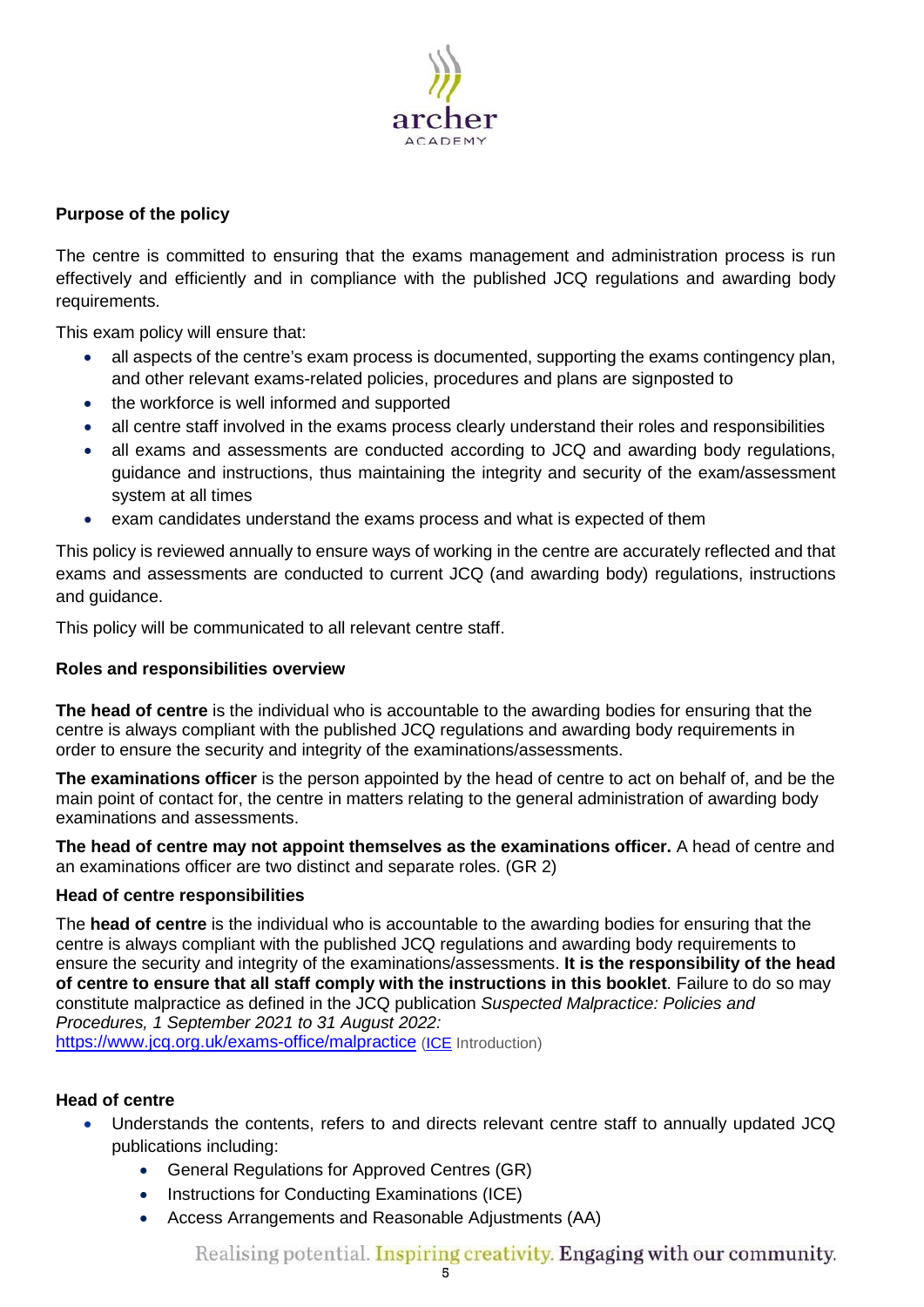

- Suspected Malpractice [Policies and Procedures](http://www.jcq.org.uk/exams-office/malpractice) (SM)
- Instructions for [conducting non-examination assessments](http://www.jcq.org.uk/exams-office/non-examination-assessments) (NEA) (and the instructions for conducting coursework)
- [A guide to the special consideration process](http://www.jcq.org.uk/exams-office/access-arrangements-and-special-consideration/regulations-and-guidance) (SC)
- Ensures the centre has appropriate accommodation to support the size of the cohorts being taught including appropriate accommodation for candidates requiring access arrangements for exams and assessments

# <span id="page-5-0"></span>**National Centre Number Register**

- Takes responsibility for confirming, on an annual basis, that they are aware of and adhering to the latest version of the JCQ's regulations by responding to the head of centre's declaration which is managed as part of the National Centre Number Register (NCNR) annual update
- Understands that this responsibility cannot be delegated to a member of the senior leadership team or the examinations officer, and acknowledges that failure to respond to the NCNR annual update, and/or the head of centre's declaration, will result in:
	- the centre status being suspended
	- the centre not being able to submit examination entries
	- the centre not receiving or being able to access question papers

and ultimately, awarding bodies could withdraw their approval of the centre

## <span id="page-5-1"></span>**Recruitment, selection and training of staff**

- Retains a workforce of an appropriate size and competence, including sufficient managerial and other resource, to undertake the delivery of the qualification as required by an awarding body. This includes taking reasonable steps to ensure occupational competence where this is required for the assessment of specific qualifications
- Provides fully qualified teachers to mark non-examination assessments, and/or fully qualified assessors for the verification of centre-assessed components
- Enables the relevant senior leader(s), the examinations officer (EO) and the ALS lead/SENCo to receive appropriate training and support in order to facilitate the effective delivery of examinations and assessments within the centre, and ensure compliance with the published JCQ regulations
- Appoints a ALS lead/SENCo who will determine appropriate arrangements for candidates with learning difficulties and disabilities

## <span id="page-5-2"></span>**Internal governance arrangements**

<span id="page-5-3"></span>• Has in place a written escalation process should the head of centre, or a member of the senior leadership team with oversight of examination administration, be absent

## **Escalation Process**

It is the responsibility of the **head of centre** to ensure that his/her centre... has in place a written escalation process should the head of centre, or a member of the senior leadership team with oversight of examination administration, be absent [\(GR](http://www.jcq.org.uk/exams-office/general-regulations) 5.3)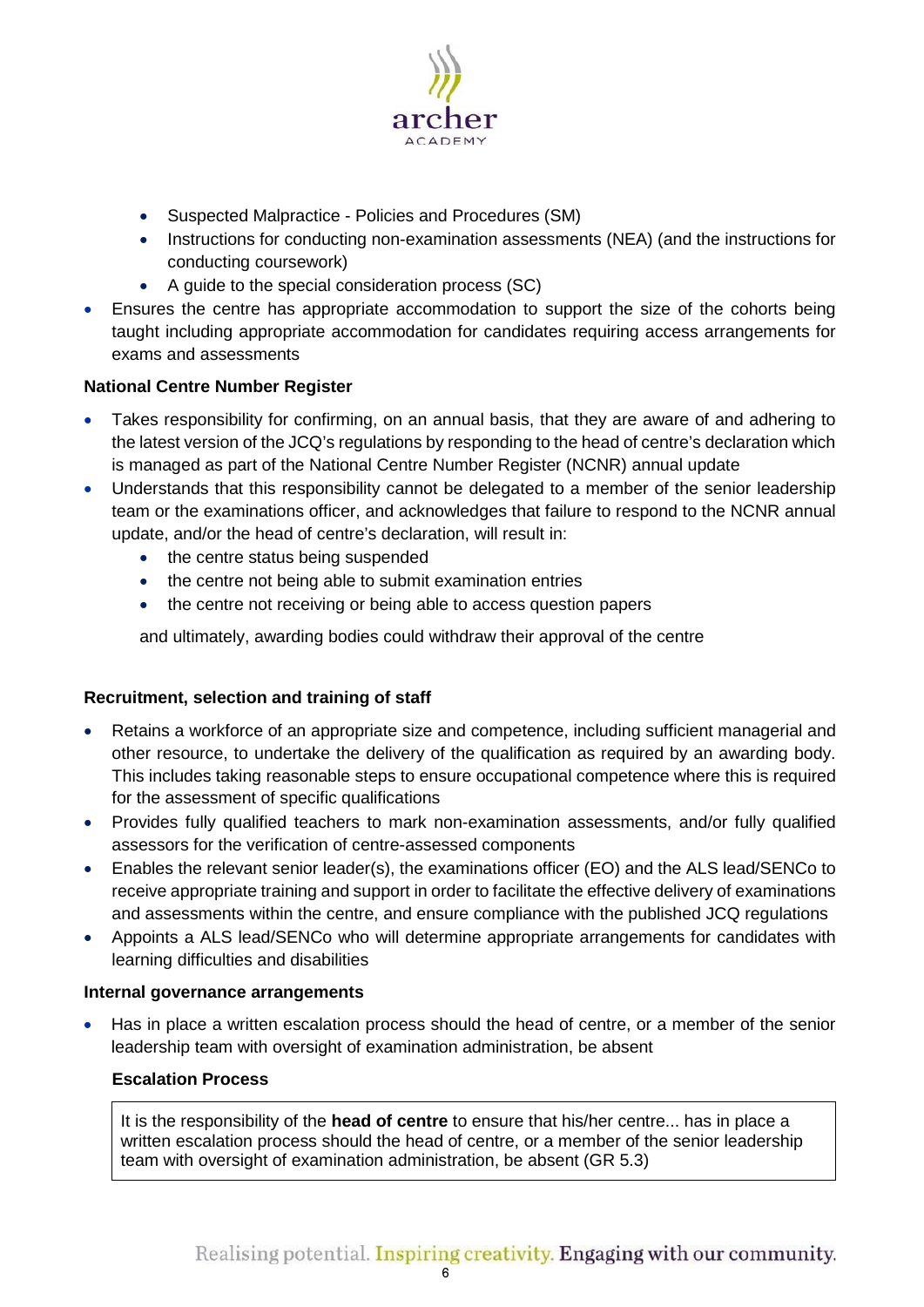

- Has in place a member of the senior leadership team who will provide support and guidance to the examinations officer and ensure that the integrity and security of examinations and assessments is maintained throughout an examination series
- Ensures centre staff undertake key tasks within the exams process and meet internal deadlines set by the EO
- Makes sure that a teacher, a tutor or a senior member of centre staff who teaches the subject being examined, is not an invigilator during an examination

## <span id="page-6-0"></span>**Delivery of qualifications**

- Delivers qualifications, as required by the awarding body, in accordance with relevant equality legislation. This includes but is not limited to ensuring that qualifications are made available to all candidates capable of undertaking them and seeking reasonable adjustments for disabled candidates
- Enables candidates to receive sufficient and up to date laboratory experience, or relevant training where required by the subject concerned
- Where/if using a third party to deliver any part of a qualification at the centre:
	- maintains oversight of, and responsibility for, the delivery of the qualification in accordance with JCQ regulations and awarding body requirements
	- has in place a written agreement with the third party ensuring that a copy of the written agreement is available for inspection if requested by the awarding body

## <span id="page-6-1"></span>**Public liability**

• Complies with local health and safety rules which are in place and that the centre is adequately covered for public liability claims

## <span id="page-6-2"></span>**Security of assessment materials**

- Takes all reasonable steps to maintain the integrity of the examinations/assessments, including the security of all assessment materials, by ensuring:
	- the location of the centre's secure storage facility in a secure room solely assigned to examinations for the purpose of administering secure examination materials
	- the secure room only contains exam-related material
	- there are between two and six keyholders only, each of whom must fully understand their responsibilities as a key holder to the secure storage facility
	- access to the secure room and secure storage facility is restricted to the authorised two to six keyholders and staff named and approved by the head of centre are accompanied by a keyholder at all times
	- appropriate arrangements are in place to ensure that confidential materials are only handed over to authorised members of centre staff
	- access to the secure room and secure storage facility is restricted to the authorised two to six keyholders (ensuring only persons authorised by the head of centre and the exams officer are allowed access to the centre's secure storage facility as one of the two to six key holders)
	- the relevant awarding body is immediately informed if the security of question papers or confidential supporting instructions is put at risk
	- that when it is permitted to remove question papers from secure storage, and to avoid potential breaches of security, arrangements are in place to carefully check and record that the correct question paper packets are opened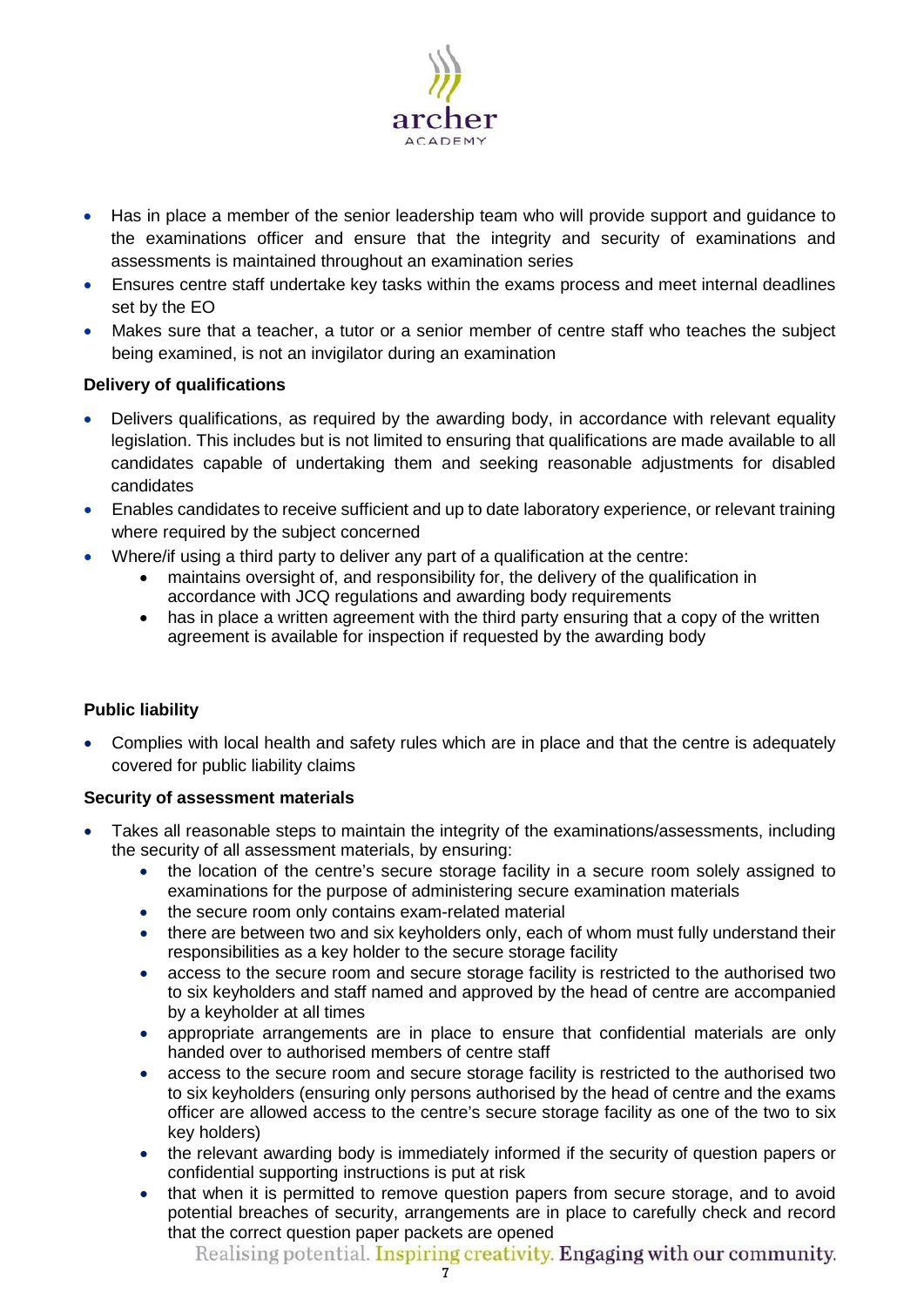

- that arrangements are in place to check that the correct question paper packets are opened by authorised members of centre staff
- Makes arrangements to receive, check and store question papers and examination material safely and securely at all times and for as long as required in accordance with the current JCQ publication *Instructions for conducting examinations*
- Makes arrangements to receive and issue material received from the awarding bodies to staff and candidates, and notify them of any advice and instructions relevant to the examinations and assessments
- Allows candidates access to relevant pre-release materials on, or as soon as possible after, the date specified by the awarding bodies
- Obtains written approval from the relevant awarding body before permitting a third party to deliver any part of a qualification including assessments
- Through taking an ethical approach and working proactively to avoid malpractice among students and staff takes all reasonable steps to prevent the occurrence of any malpractice/maladministration before, during the course of and after examinations have taken place
- Ensures any person involved in administering, teaching or completing examinations/assessments is advised that where malpractice is suspected, or alleged, personal data about them will be provided to the awarding body (or bodies) whose examinations/assessments are involved. Personal data about them may also be shared with other awarding bodies, the qualifications regulator or professional bodies in accordance with the JCQ publication *Suspected malpractice – Policies and procedures*
- Ensures irregularities are investigated and informs the awarding bodies of any cases of alleged, suspected or actual incidents of malpractice or maladministration, involving a candidate or a member of staff, are reported to the awarding body immediately
- Ensures risks to the exam process are assessed and appropriate risk management processes/contingency plans are in place (that allow the senior leadership team to act immediately in the event of an emergency or staff absence)

# <span id="page-7-0"></span>**Exam Contingency Plan**

It is the responsibility of the head of centre to ensure that his/her centre… has in place the following policies available for inspection… a written examination contingency plan which covers all aspects of examination administration. This will allow members of the senior leadership team to act immediately in the event of an emergency or staff absence. The examination contingency plan should reinforce procedures in the event of the centre being unavailable for examinations, or on results day, owing to an unforeseen emergency [\(GR](http://www.jcq.org.uk/exams-office/general-regulations) 5.3)

• Ensures required internal appeals procedures are in place and drawn to the attention of candidates and (where relevant) their parents/carers

# <span id="page-7-1"></span>**Internal Appeals Procedures**

The centre will… have in place and be available for inspection purposes, a **written** internal appeals procedure relating to internal assessment decisions and to ensure that details of this procedure are communicated, made widely available and accessible to all candidates… [\(GR](http://www.jcq.org.uk/exams-office/general-regulations) 5.7)

…have available for inspection purposes and draw to the attention of candidates and their parents/carers, a **written** internal appeals procedure to manage disputes when a candidate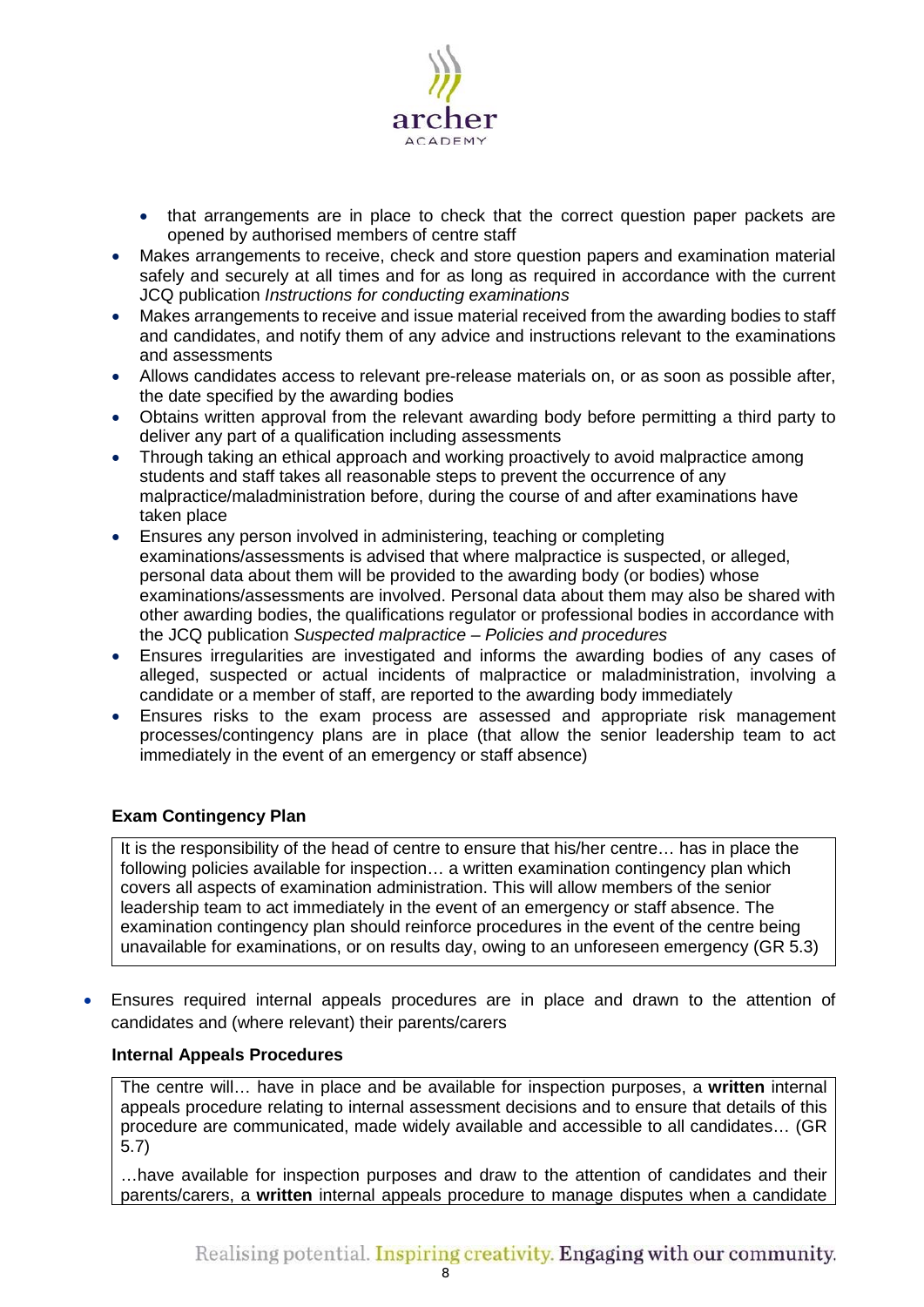

disagrees with a centre decision not to support a clerical re-check, a review of marking, a review of moderation or an appeal… [\(GR](http://www.jcq.org.uk/exams-office/general-regulations) 5.13)

• Ensures the centre's equalities policy demonstrating the centre's compliance with relevant legislation is in place and details the processes followed in respect of identifying the need for, requesting and implementing access arrangements

#### <span id="page-8-0"></span>**Equalities Policy**

It is the responsibility of the **head of centre** to ensure that his/her centre... has in place the following policies available for inspection… a written equalities policy

…delivers qualifications, as required by the awarding body, in accordance with relevant equality legislation. This includes but is not limited to ensuring that qualifications are made available to all candidates capable of undertaking them and seeking reasonable adjustments for disabled candidates

**The head of centre/senior leadership team will**… recognise its duties towards disabled candidates, including private candidates, as defined under the terms of the Equality Act 2010**†**. This **must** include a duty to explore and provide access to suitable courses, through the access arrangements process submit applications for reasonable adjustments and make reasonable adjustments to the service the centre provides to disabled candidates;

**†**or any legislation in a relevant jurisdiction other than England and Wales which has an equivalent purpose and effect [\(GR](http://www.jcq.org.uk/exams-office/general-regulations) 5.3, 5.4)

• Ensures a complaints and appeals procedure covering general complaints regarding the centre's delivery or administration of a qualification is in place and drawn to the attention of candidates and their parents/carers

## <span id="page-8-1"></span>**Complaints and Appeals Procedure (Exams)**

The centre will… draw to the attention of candidates and their parents/carers their written complaints and appeals procedure which will cover general complaints regarding the centre's delivery or administration of a qualification. [\(GR](http://www.jcq.org.uk/exams-office/general-regulations) 5.8)

• Ensures the centre has a child protection/safeguarding policy in place, including Disclosure and Barring Service (DBS) clearance, which satisfies current legislative requirements

#### <span id="page-8-2"></span>**Child Protection/Safeguarding Policy**

It is the responsibility of the **head of centre** to ensure that his/her centre... has in place the following policies available for inspection… a written child protection/safeguarding policy, including Disclosure and Barring Service (DBS) clearance, which satisfies current legislative requirements... [\(GR](http://www.jcq.org.uk/exams-office/general-regulations) 5.3)

• Ensures the centre has a data protection policy in place that complies with General Data Protection Regulation and Data Protection Act 2018 regulations

#### <span id="page-8-3"></span>**Data Protection Policy**

It is the responsibility of the **head of centre** to ensure that his/her centre... has in place the following policies available for inspection… a written data protection policy [\(GR](http://www.jcq.org.uk/exams-office/general-regulations) 5.3)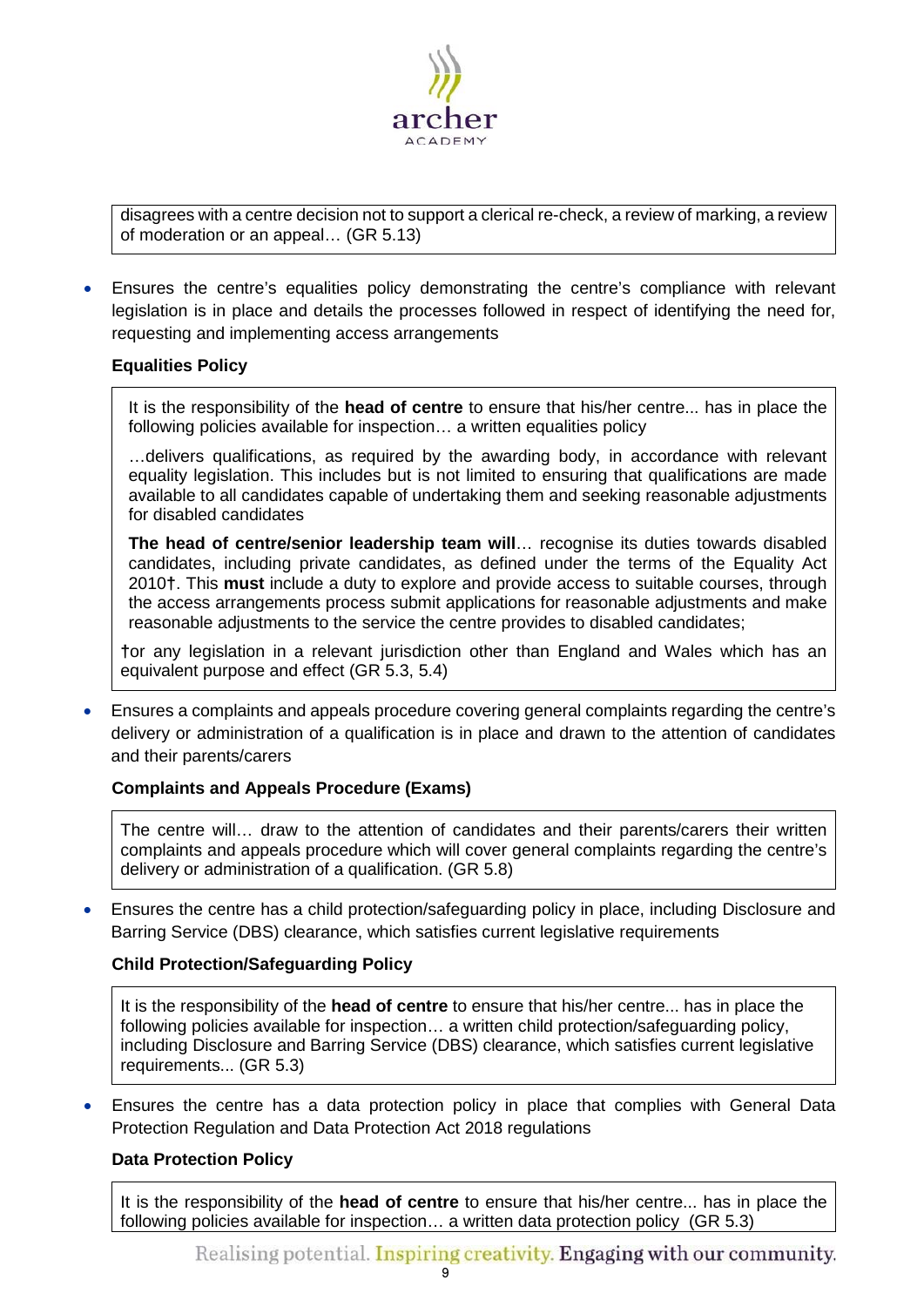

The centre will… ensure that all candidate data where required by the awarding body has been supplied to the awarding bodies within the terms of the General Data Protection Regulation, the Data Protection Act 2018 and the Freedom of Information Act 2000, and that candidates have been properly informed that this data has been transferred to the awarding bodies (see section 6, for more information)... [\(GR](http://www.jcq.org.uk/exams-office/general-regulations) 5.8)

## **Legislation on sharing information**

Under the principles of the General Data Protection Regulations 2018 and the Data Protection Act 2018, children and young adults can assume control over their personal information and restrict access to it from the age of 13.This suggests that candidate consent should be sought to share results or other exams-related information with a third party.

Other legislation and guidance may need to be taken into account regarding sharing information with parents, as example information from the DfE for schools regarding parental responsibility and school reports on pupil performance:

- Understanding and dealing with issues relating to parental responsibility [www.gov.uk/government/publications/dealing-with-issues-relating-to-parental](https://www.gov.uk/government/publications/dealing-with-issues-relating-to-parental-responsibility/understanding-and-dealing-with-issues-relating-to-parental-responsibility)[responsibility/understanding-and-dealing-with-issues-relating-to-parental](https://www.gov.uk/government/publications/dealing-with-issues-relating-to-parental-responsibility/understanding-and-dealing-with-issues-relating-to-parental-responsibility)[responsibility](https://www.gov.uk/government/publications/dealing-with-issues-relating-to-parental-responsibility/understanding-and-dealing-with-issues-relating-to-parental-responsibility)
- School reports on pupil performance [www.gov.uk/guidance/school-reports-on](https://www.gov.uk/guidance/school-reports-on-pupil-performance-guide-for-headteachers)[pupil-performance-guide-for-headteachers](https://www.gov.uk/guidance/school-reports-on-pupil-performance-guide-for-headteachers)

#### **Publication of exam results**

Refer to ICO (Information Commissioner's Office) [Schools, universities and colleges](https://ico.org.uk/your-data-matters/schools/) information and [Exam results](https://ico.org.uk/your-data-matters/schools/exam-results/)

<span id="page-9-0"></span>• Ensures the centre has documented processes in place relating to access arrangements and reasonable adjustments

## **Access Arrangements Policy**

…The head of centre/senior leadership team will… have a **written** process in place to not only check the qualification(s) of their assessor(s) but that the correct procedures are followed as in Chapter 7 of the JCQ publication *Access Arrangements and Reasonable Adjust*ments… [\(GR](http://www.jcq.org.uk/exams-office/general-regulations) 5.4)

## <span id="page-9-1"></span>**Conflicts of interest**

- Ensures the relevant awarding bodies are informed of any **Conflict of Interest** where
	- a member of centre staff is taking a qualification at the centre which includes internally assessed components/units (taking at the centre as a last resort where unable to find an alternative centre)
	- a candidate is being taught and prepared for a qualification which includes internally assessed components/units by a member of centre staff with a personal connection to the candidate
- Maintains records that confirm the measures taken/protocols in place to mitigate any potential risk to the integrity of the qualifications affected by the above, and where
	- a member of exams office staff have a personal connection to a candidate being entered for exams and assessments at the centre or at another centre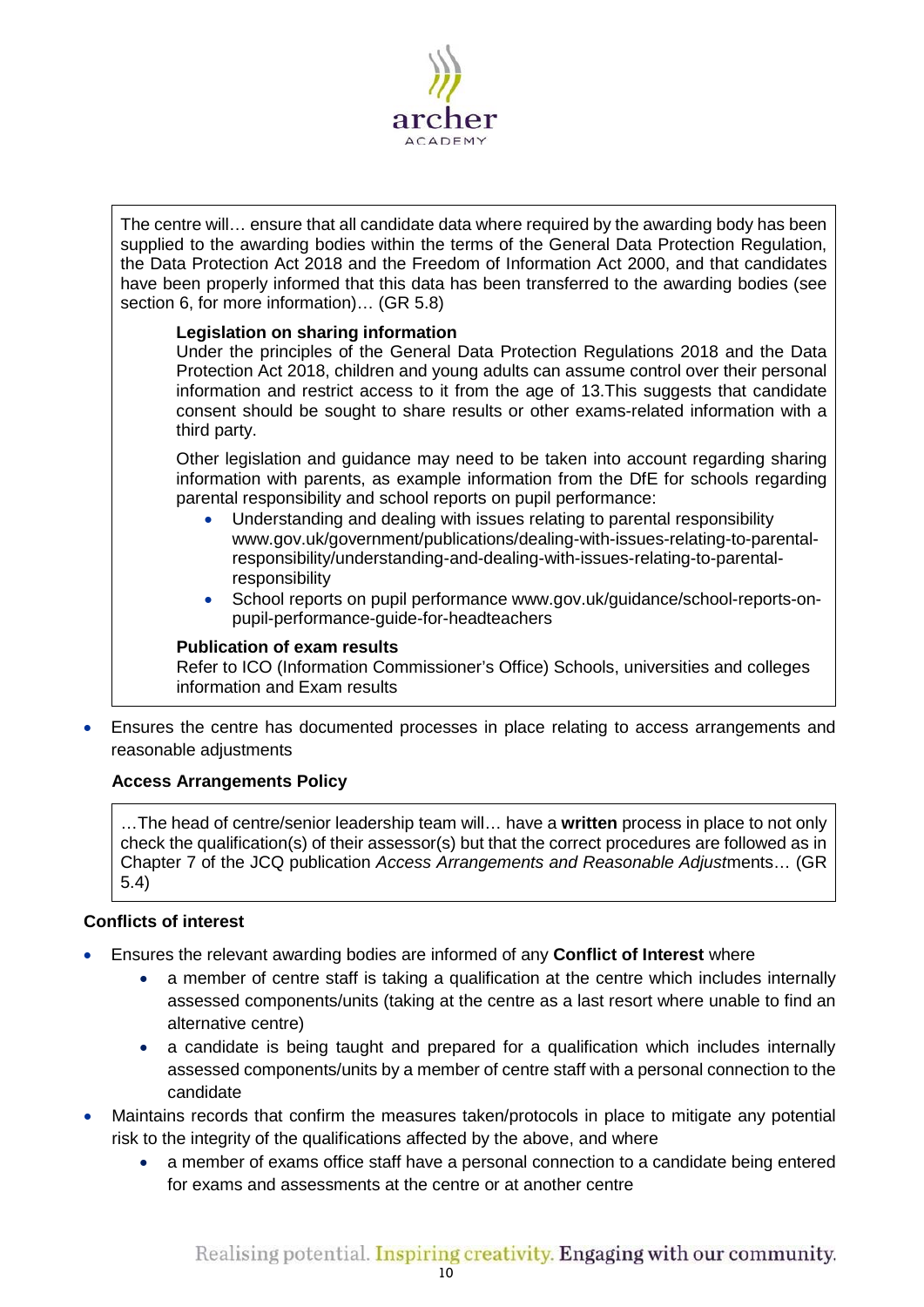

- a member of centre staff is taking a qualification at the centre which does not include internally assessed components/units (taking at the centre as a last resort where unable to find an alternative centre)
- a member of centre staff is taking a qualification at another centre
- Ensures other relevant centre staff where they may be involved in the receipt and dispatch of confidential exam materials are briefed on the requirements for maintaining the integrity and confidentiality of the exam materials
- Ensures members of centre staff do **not** forward e-mails and letters from awarding body or JCQ personnel without prior consent to third parties or upload such correspondence onto social media sites and applications
- Ensures members of centre staff do **not** advise parents/candidates to contact awarding bodies/JCQ directly nor provide them with addresses/email addresses of awarding body examining/assessment or JCQ personnel

# <span id="page-10-0"></span>**Centre inspections**

- Co-operates with the JCQ Centre Inspection Service, an awarding body or a regulatory authority when subject to an inspection, an investigation or an unannounced visit, and takes all reasonable steps to comply with all requests for information or documentation made by an awarding body or regulatory authority as soon as is practical
- Allows all venues used for examinations and assessments, paperwork and secure storage facilities to be open to inspection
- Understands the JCQ Centre Inspector will identify him/herself with a photo ID card and must be accompanied throughout his/her tour of the premises, including inspection of the centre's secure storage facility

- Understands the contents of annually updated JCQ publications including:
	- [General Regulations for Approved Centres](http://www.jcq.org.uk/exams-office/general-regulations)
	- [Instructions for Conducting Examinations](http://www.jcq.org.uk/exams-office/ice---instructions-for-conducting-examinations)
	- Suspected Malpractice [Policies and Procedures](http://www.jcq.org.uk/exams-office/malpractice)
	- [Post-results services](http://www.jcq.org.uk/exams-office/post-results-services) (PRS)
	- [A guide to the special consideration process](https://www.jcq.org.uk/exams-office/access-arrangements-and-special-consideration/regulations-and-guidance/)
- Completes/submits the National Centre Number Register annual update (administered on behalf of the JCQ member awarding bodies by OCR [https://ocr.org.uk/administration/ncn-annual](https://ocr.org.uk/administration/ncn-annual-update/)[update/\)](https://ocr.org.uk/administration/ncn-annual-update/) by the end of October each year
- Is familiar with the contents of annually updated information from awarding bodies on administrative procedures, key tasks, key dates and deadlines
- Ensures key tasks are undertaken and key dates and deadlines met
- Recruits, trains and deploys a team of internal/external invigilators; appoints lead invigilators, as required and keeps a record of the content of training provided to invigilators for the required period
- Works with the ALS lead/SENCo to ensure invigilators supervising access arrangement candidates and those acting as a facilitator supporting access arrangement candidates fully understand the respective role and what is and what is not permissible in the exam room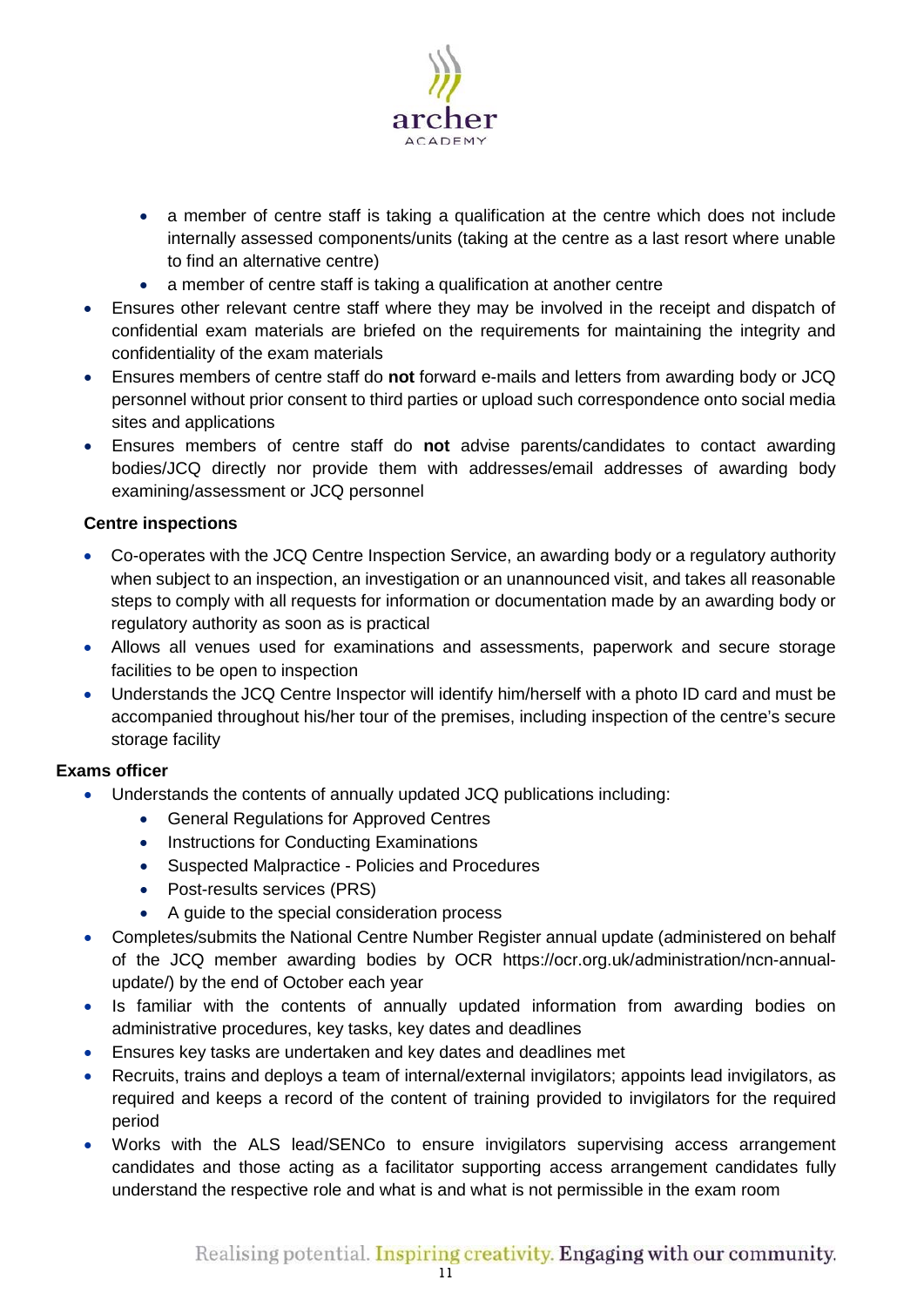

- Supports the head of centre in ensuring that awarding bodies are informed of any Conflict of Interest declared by members of centre staff and in maintaining records that confirm the measures taken/protocols in place to mitigate any potential risk to the integrity of the qualifications affected before the published deadline for entries
- Briefs other relevant centre staff where they may be involved in the receipt and dispatch of confidential exam materials on the requirements for maintaining the integrity and confidentiality of the exam materials

## **Senior leaders**

- Are familiar with the contents, refer to and direct relevant centre staff to annually updated JCQ publications including:
	- [General Regulations for Approved Centres](http://www.jcq.org.uk/exams-office/general-regulations)
	- [Instructions for Conducting Examinations](http://www.jcq.org.uk/exams-office/ice---instructions-for-conducting-examinations)
	- [Access Arrangements and Reasonable Adjustments](http://www.jcq.org.uk/exams-office/access-arrangements-and-special-consideration/regulations-and-guidance)
	- Suspected Malpractice [Policies and Procedures](http://www.jcq.org.uk/exams-office/malpractice)
	- [Instructions for conducting non-examination assessments](http://www.jcq.org.uk/exams-office/non-examination-assessments) (and the instructions for conducting coursework)
	- [A guide to the special consideration process](http://www.jcq.org.uk/exams-office/access-arrangements-and-special-consideration/regulations-and-guidance)

# **Additional Learning Support (ALS) lead/Special educational needs co-ordinator (SENCo)**

- Understands the contents, refers to and directs relevant centre staff to annually updated JCQ publications including:
	- [Access Arrangements and Reasonable Adjustments](http://www.jcq.org.uk/exams-office/access-arrangements-and-special-consideration/regulations-and-guidance)
- Leads on the access arrangements and reasonable adjustments process (referred to in this policy as 'access arrangements')
- If not the qualified access arrangements assessor, works with the person appointed, on all matters relating to assessing candidates and ensures the correct procedures are followed
- Presents when requested by a JCQ Centre Inspector, evidence of the assessor's qualification

# **Senior leaders**

- Ensure teaching staff undertake key tasks, as detailed in this policy, within the exams process (exam cycle) and meet internal deadlines set by the EO and ALS lead/SENCo
- Ensure teaching staff keep themselves updated with awarding body subject and teacher-specific information to confirm effective delivery of qualifications
- Ensure teaching staff attend relevant awarding body training and update events

# **Teaching staff**

- Undertake key tasks, as detailed in this policy, within the exams process and meet internal deadlines set by the EO and ALS lead/SENCo
- Keep updated with awarding body subject and teacher-specific information to confirm effective delivery of qualifications
- Attend relevant awarding body training and update events

# **Invigilators**

- Attend/undertake training, update, briefing and review sessions as required
- Provide information as requested on their availability to invigilate
- Sign a confidentiality and security agreement and confirm whether they have any current maladministration/malpractice sanctions applied to them

# **Reception staff**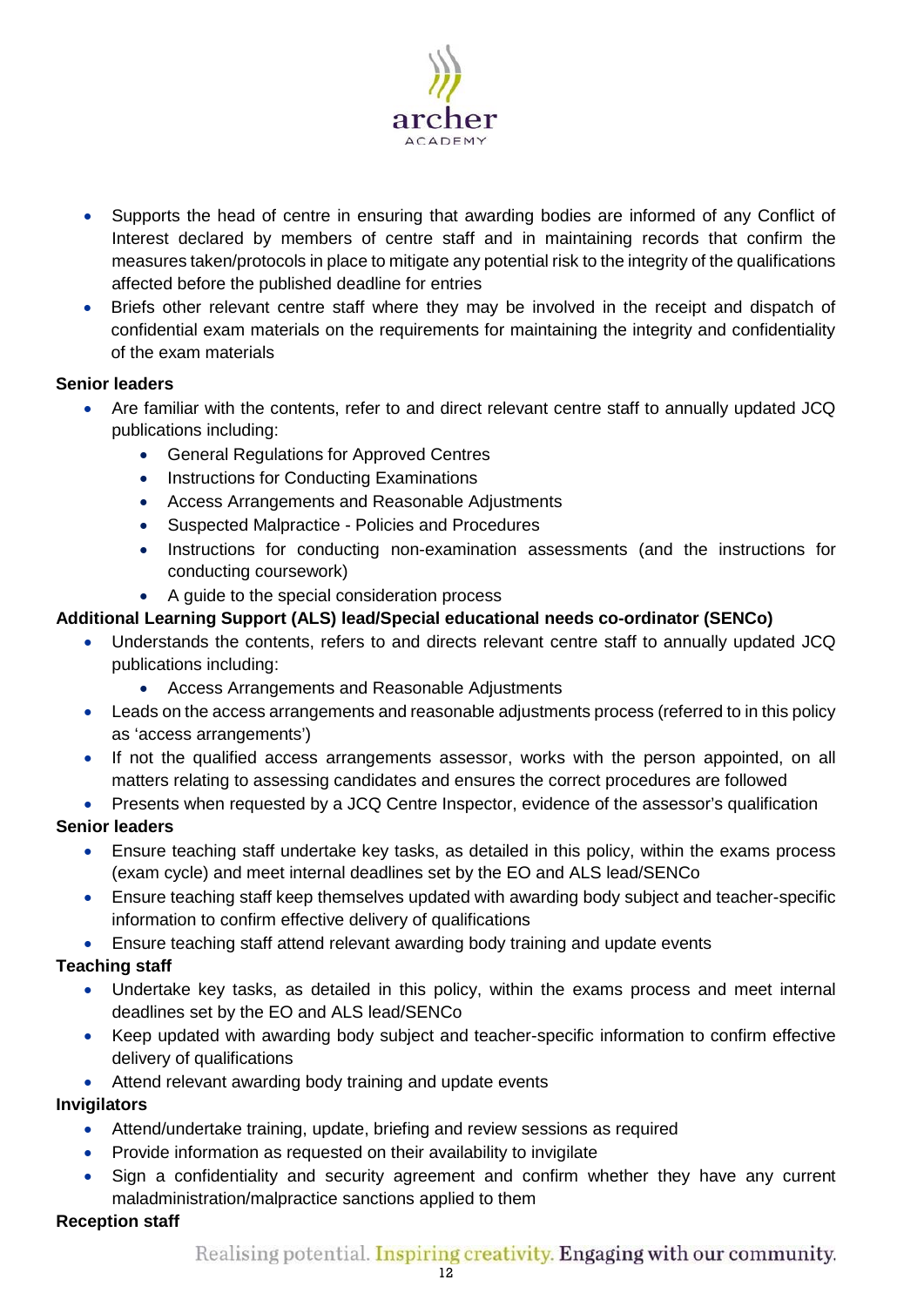

• Support the EO in the receipt and dispatch of confidential exam materials and follow the requirements for maintaining the integrity and confidentiality of the exam materials

## **Site staff**

• Support the EO in relevant matters relating to exam rooms and resources

# **Candidates**

Where applicable in this policy, the term 'candidates' refers to candidates and/or their parents/carers.

# <span id="page-12-0"></span>**The exam cycle**

The exams management and administration process that needs to be undertaken for each **exam series** is often referred to as the **exam cycle** and relevant tasks required within this grouped into the following stages:

- planning
- entries
- pre-exams
- exam time
- results and post-results

<span id="page-12-1"></span>This policy identifies roles and responsibilities of centre staff within this cycle.

# **Planning: roles and responsibilities**

# <span id="page-12-2"></span>**Information sharing**

## **Head of centre**

• Directs relevant centre staff to annually updated JCQ publications including [GR,](http://www.jcq.org.uk/exams-office/general-regulations) [ICE,](http://www.jcq.org.uk/exams-office/ice---instructions-for-conducting-examinations) [AA,](http://www.jcq.org.uk/exams-office/access-arrangements-and-special-consideration) [SM,](http://www.jcq.org.uk/exams-office/malpractice) [NEA](http://www.jcq.org.uk/exams-office/non-examination-assessments) (and the instructions for conducting coursework) and [SC](http://www.jcq.org.uk/exams-office/access-arrangements-and-special-consideration/regulations-and-guidance)

# **Exams officer**

- Signposts relevant centre staff to JCQ publications and awarding body documentation relating to the exams process that have been updated
- Signposts relevant centre staff to JCQ information that should be provided to candidates
- As the centre administrator, approves relevant access rights for centre staff to access awarding body secure extranet sites

# <span id="page-12-3"></span>**Information gathering**

# **Exams officer**

- Undertakes an annual information gathering exercise in preparation for each new academic year to ensure data about all qualifications being delivered is up to date and correct
- Collates all information gathered into one central point of reference
- Researches awarding body guidance to identify administrative processes, key tasks, key dates and deadlines for all relevant qualifications
- Produces an annual exams plan of key tasks and key dates to ensure all external deadlines can be effectively met; informs key centre staff of internal deadlines
- Collects information on internal exams to enable preparation for and conduct of these exam sessions

## **Senior leaders**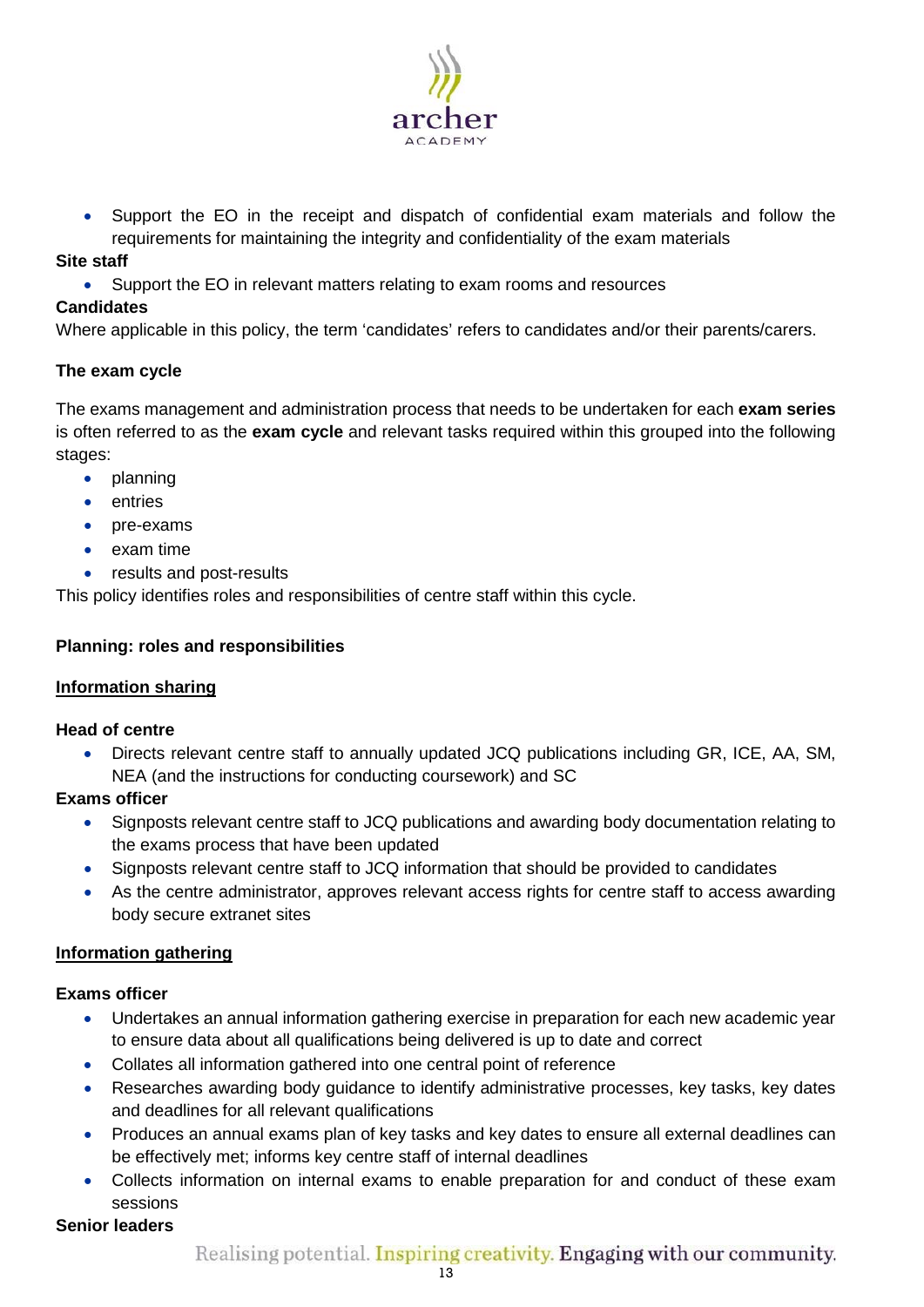

- Respond (or ensure teaching staff respond) to requests from the EO on information gathering
- Meet the internal deadline for the return of information
- Inform the EO of any changes to information in a timely manner minimising the risk of late or other penalty fees being incurred by an awarding body
- Note the internal deadlines in the annual exams plan and directs teaching staff to meet these

# <span id="page-13-0"></span>**Access arrangements**

## **Head of centre**

- Ensures there is appropriate accommodation for candidates requiring access arrangements in the centre for all examinations and assessments
- Ensures a written process is in place to not only check the qualification(s) of the appointed assessor(s) but that the correct procedures are followed as per Chapter 7 of the JCQ publication [Access Arrangements and Reasonable Adjustments](http://www.jcq.org.uk/exams-office/access-arrangements-and-special-consideration/regulations-and-guidance)
- Ensures the ALS lead/SENCo is fully supported in effectively implementing access arrangements and reasonable adjustments once approved

# **ALS lead/SENCo**

- Assesses candidates (or works with the appropriately qualified assessor as appointed by the head of centre) to identify access arrangements requirements
- Gathers **evidence** to support the need for access arrangements for a candidate
- Liaises with teaching staff to gather evidence of **normal way of working** of an affected candidate
- Determines candidate eligibility for arrangements or adjustments that are centre-delegated
- Gathers signed **Personal data consent, Privacy Notice (AAO) and Data Protection confirmation** forms (from candidates where required
- Applies for **approval** through **Access arrangements online** (AAO) via the **Centre Admin Portal** (CAP), where required or through the awarding body where qualifications sit outside the scope of AAO
- Keeps a file for each candidate for JCQ inspection purposes containing all the required documentation (if documentation is stored electronically, an e-folder must be created for each individual candidate.
- Employs good practice in relation to the Equality Act 2010
- Liaises with the EO regarding exam time arrangements for access arrangement candidates
- Ensures staff appointed to facilitate access arrangements for candidates are appropriately trained and understand the rules of the particular arrangement(s) and keeps a record of the content of training provided to facilitators for the required period
- Works with the EO to ensure invigilators and those acting as a facilitator fully understand the respective role and what is and what is not permissible in the exam room
- <span id="page-13-1"></span>• Provides and annually reviews a centre policy on the **use of word processors** in exams and assessments

## **Word Processor Policy (Exams)**

A centre must have a policy on the use of word processors. A word processor cannot simply be granted to a candidate because he/she now wants to type rather than write in examinations or can work faster on a keyboard, or because he/she uses a laptop at home.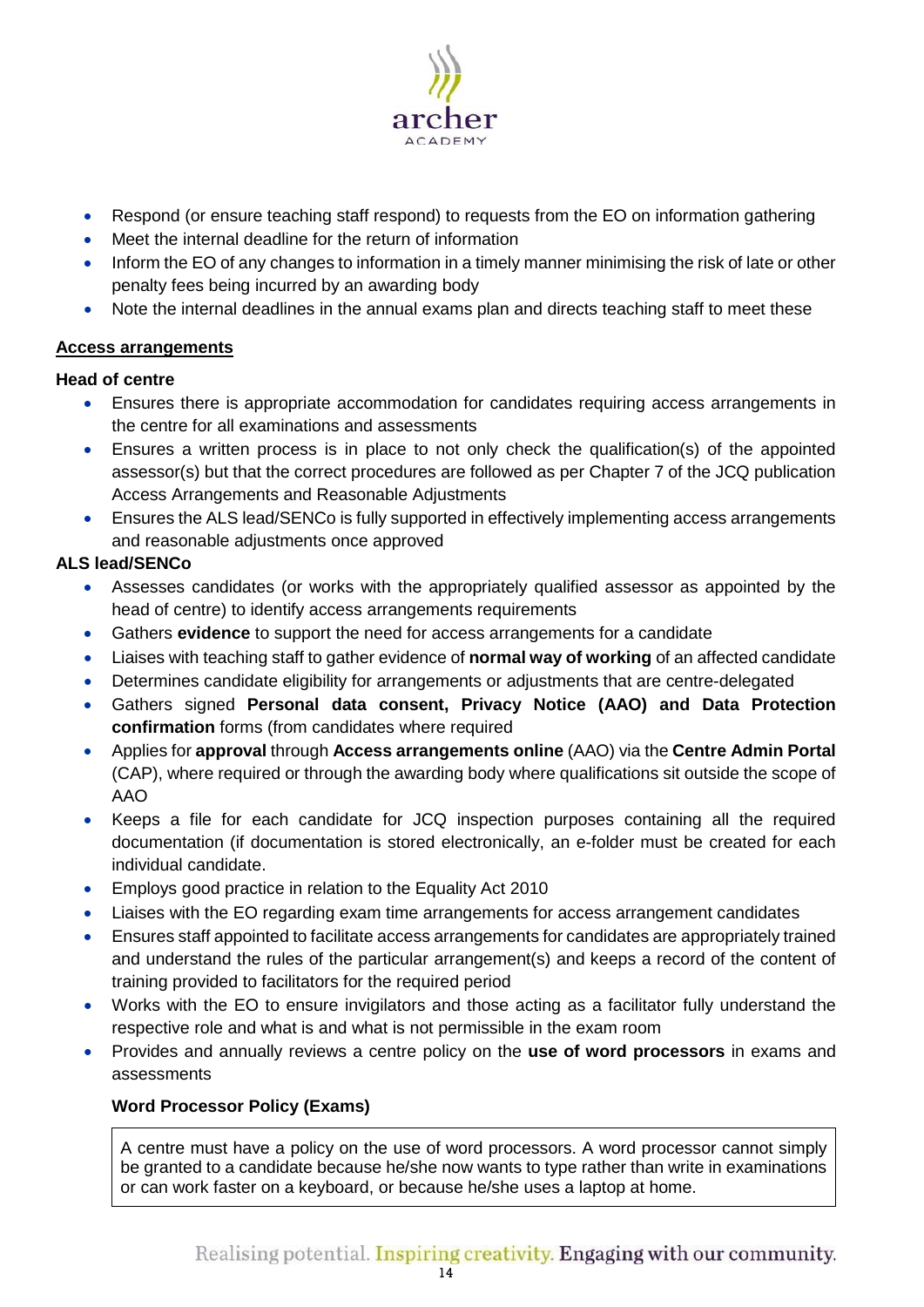

The use of a word processor must reflect the candidate's normal way of working within the centre. For example, where the curriculum is delivered electronically and the centre provides word processors to all candidates.

The centre may wish to set out the particular types of candidates which it considers would benefit from the use of a word processor. For example, a candidate with…

A member of the centre's senior leadership team must produce a statement for inspection purposes which details the criteria the centre uses to award and allocate word processors for examinations. [\(AA](http://www.jcq.org.uk/exams-office/access-arrangements-and-special-consideration) 5.8)

• Ensures criteria for candidates granted **separate invigilation within the centre** is clear, meets JCQ regulations and best meets the needs of individual candidates and remaining candidates in main exam rooms

## <span id="page-14-0"></span>**Separate Invigilation Policy**

The SENCo must make their decision based on:

- whether the candidate has a substantial and long term impairment which has an adverse effect; and
- the candidate's normal way of working within the centre.

For example, in the case of separate invigilation, the candidate's difficulties are established within the centre (see Chapter 4, paragraph 4.1.4) and known to a Form Tutor, a Head of Year, the SENCo or a senior member of staff with pastoral responsibilities.

Separate invigilation reflects the candidate's normal way of working in internal school tests and mock examinations as a consequence of a long term medical condition or long term social, mental or emotional needs. [\(AA](http://www.jcq.org.uk/exams-office/access-arrangements-and-special-consideration) 5.16)

The SENCo, or an equivalent member of staff within a FE college, must ensure that the must ensure that the proposed access arrangement does not disadvantage or advantage the candidate. [\(AA](http://www.jcq.org.uk/exams-office/access-arrangements-and-special-consideration) 4.2.1)

A candidate may only take their examinations under separate invigilation within the centre where he/she has **an established difficulty** - see **section 5.16** of the JCQ publication *Access Arrangements and Reasonable Adjustments*…

Where candidates are subject to separate invigilation within the centre, the regulations and guidance within this booklet must always be adhered to. This is particularly so in relation to accommodation and invigilation arrangements (see sections 11 and 12). [\(ICE](http://www.jcq.org.uk/exams-office/ice---instructions-for-conducting-examinations) 14)

## **Why have a policy on this?**

In certain circumstances, a candidate with 'an established difficulty' may be eligible to take exams under separate invigilation. Centres may also receive requests from candidates (and/or parents/carers) to take their exams under separate invigilation (in a separate room with 1:1 invigilation). Having a documented policy ensures:

- the criteria for candidates granted separate invigilation within the centre is clear and complies with JCQ regulations
- the centre can demonstrate the policy if asked/challenged by a candidate (and/or parent/carer)

It may also be useful to include within this, the centre's policy for candidates seated in a 'small' room, 'access arrangements' room etc. (i.e. taking exams separate to the main cohort)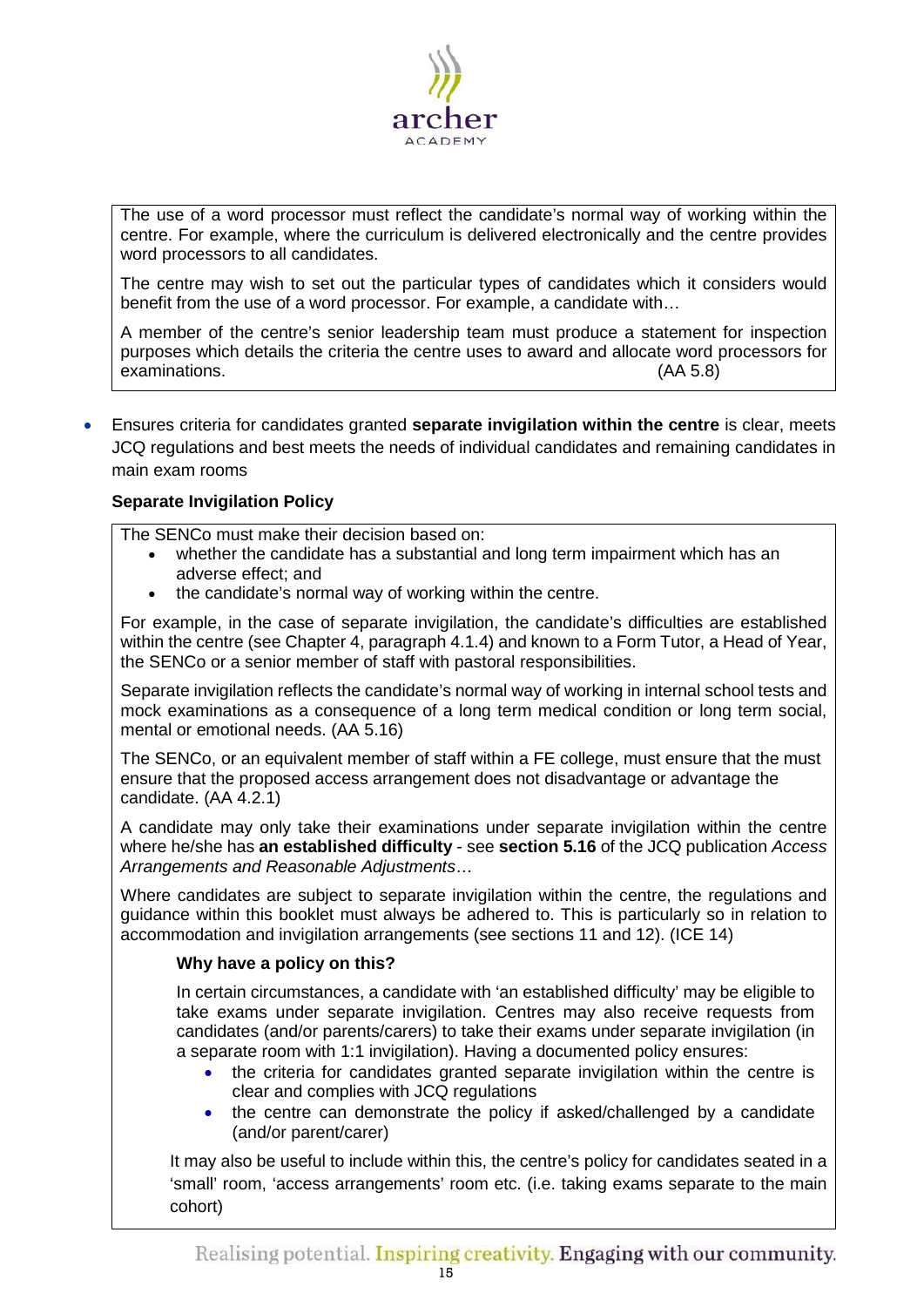

## **Senior leaders, Teaching staff**

- Support the ALS lead/SENCo in determining and implementing appropriate access arrangements
- Provide a statement for inspection purposes which details the criteria the centre uses to award and allocate word processors for examinations

## <span id="page-15-0"></span>**Internal assessment and endorsements**

## <span id="page-15-1"></span>**Head of centre**

## **Controlled assessments, coursework and non-examination assessments**

- Ensures arrangements are in place to co-ordinate and standardise all marking of centreassessed components and ensures that candidates' centre-assessed work is produced, authenticated and marked, or assessed and quality assured in accordance with the awarding bodies' instructions (including where relevant, private candidates)
- Ensures that teaching staff, in accordance with awarding bodies' instructions, return all subjectspecific forms by the required date
- Provides fully qualified teachers to mark non-examination assessments
- Ensures an **internal appeals procedure** relating to internal assessment decisions is in place for a candidate to appeal against and request a review of the centre's marking (see Roles and responsibilities overview)
- Ensures a **non-examination assessment policy** is in place for GCE and GCSE qualifications which include components of non-examination assessment (For CCEA GCSE centres this would be a controlled assessment policy)

## <span id="page-15-2"></span>**Non-examination Assessment Policy**

The centre will… have in place and be available for inspection purposes, a **written** policy with regard to the management of GCE and GCSE non-examination assessments; (For CCEA GCSE centres this would be a **written** controlled assessments policy.) [\(GR](http://www.jcq.org.uk/exams-office/general-regulations) 5.7)

The JCQ requires each centre to have a non-examination assessment policy in place:

- to cover procedures for planning and managing non-examination assessments;
- to define staff roles and responsibilities with respect to non-examination assessments;
- to manage risks associated with non-examination assessments.

A JCQ Centre Inspector will ask the examinations officer to confirm that such a policy is in place. The guidance provided in this document will help the head of centre to ensure that the centre's policy is fit for purpose. The policy will need to cover all types of non-examination assessment.

Additionally, each centre must have available for inspection an internal appeals procedure relating to internal assessment decisions. [\(NEA](https://www.jcq.org.uk/exams-office/non-examination-assessments) 1)

• Ensures any irregularities relating to the production of work by candidates are investigated and dealt with internally if discovered prior to a candidate signing the authentication statement (where required) or reported to the awarding body if a candidate has signed the authentication statement

## **Senior leaders**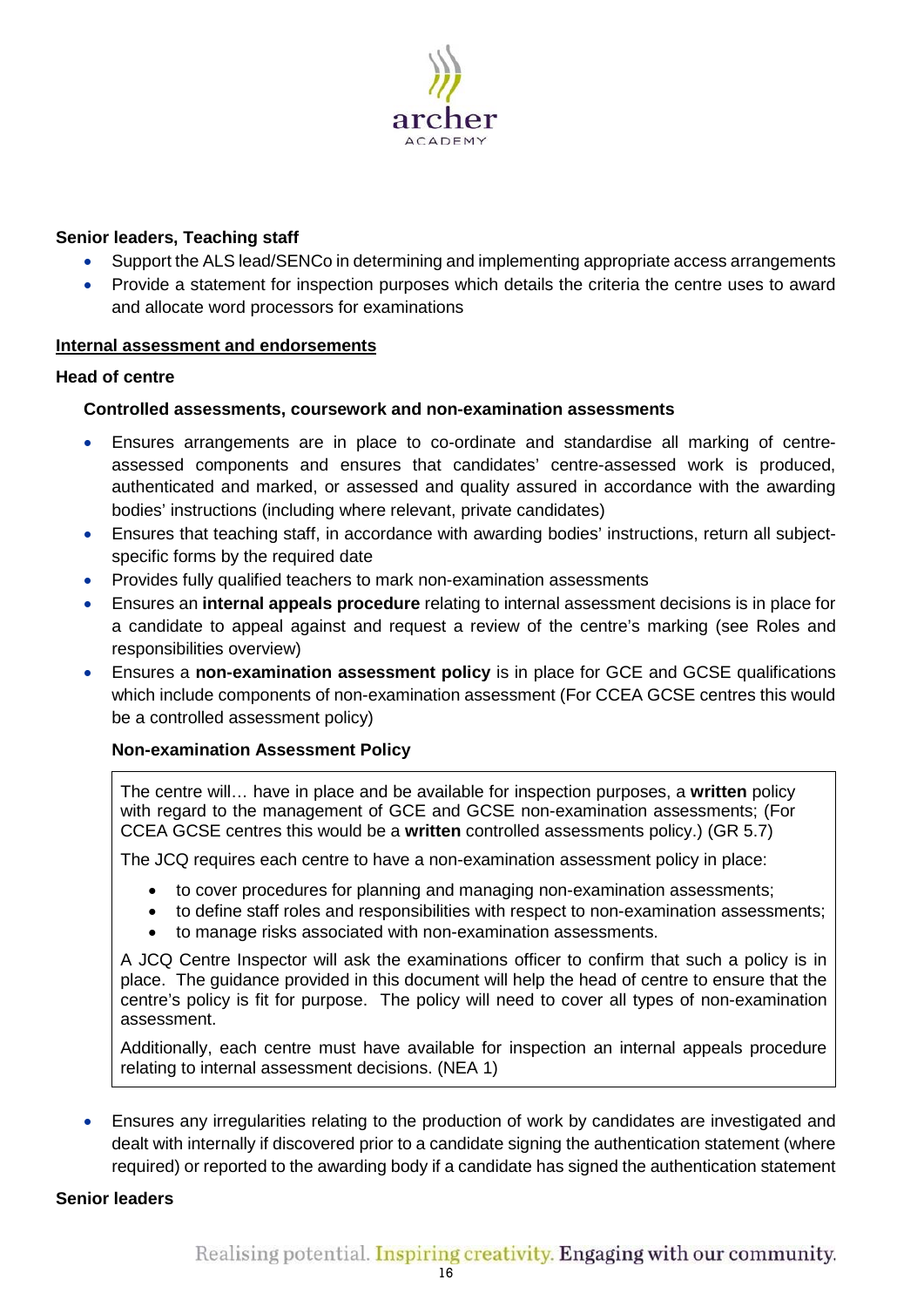

• Ensure teaching staff have the necessary and appropriate knowledge, understanding, skills, and training to set tasks, conduct task taking, and to assess, mark and authenticate candidates' work (including where relevant, private candidates)

• Ensure appropriate internal moderation, standardisation and verification processes are in place **Head of department**

- Ensure teaching staff delivering AQA Applied General qualifications, OCR Cambridge Nationals, Entry Level Certificate or Project qualifications (and CCEA GCE unitised AS and Alevel qualifications WJEC GCE legacy AS and A-level Health & Social Care) follow JCQ [Instructions for conducting coursework](http://www.jcq.org.uk/exams-office/coursework) and the specification provided by the awarding body
- Ensure teaching staff delivering GCE & GCSE specifications (which include components of nonexamination assessment) follow JCQ [Instructions for conducting non-examination assessments](http://www.jcq.org.uk/exams-office/non-examination-assessments) and the specification provided by the awarding body
- For other qualifications, ensure teaching staff follow appropriate instructions issued by the awarding body
- Ensure teaching staff inform candidates of their centre assessed marks as a candidate may request a review of the centre's marking before marks are submitted to the awarding body

# **Teaching staff**

- Ensure appropriate instructions for conducting internal assessment are followed
- Ensure candidates are aware of JCQ and awarding body information for candidates on producing work that is internally assessed (coursework, non-examination assessments, social media) prior to assessments taking place
- Ensure candidates are informed of their centre assessed marks as a candidate may request a review of the centre's marking before marks are submitted to the awarding body

# **Exams officer**

- Identifies relevant key dates and administrative processes that need to be followed in relation to internal assessment
- Signposts teaching staff to relevant JCQ [Information for candidates documents](https://www.jcq.org.uk/exams-office/information-for-candidates-documents/) that are annually updated

# <span id="page-16-0"></span>**Invigilation**

# **Head of centre**

- Ensures relevant support is provided to the EO in recruiting, training and deploying a team of invigilators
- Ensures, if contracting supply staff to act as invigilators, that such persons are competent and fully trained, understanding what is and what is not permissible (and not taking on its own an assurance from a recruitment agency, that this is the case)
- Determines if additional invigilators will be deployed in timed Art exams in addition to the subject teacher to ensure the supervision of candidates is maintained at all times

- Recruits additional invigilators where required to effectively cover all exam periods/series' throughout the academic year
- Collects information on new recruits to identify if they have invigilated previously and if any current maladministration/malpractice sanctions are applied to them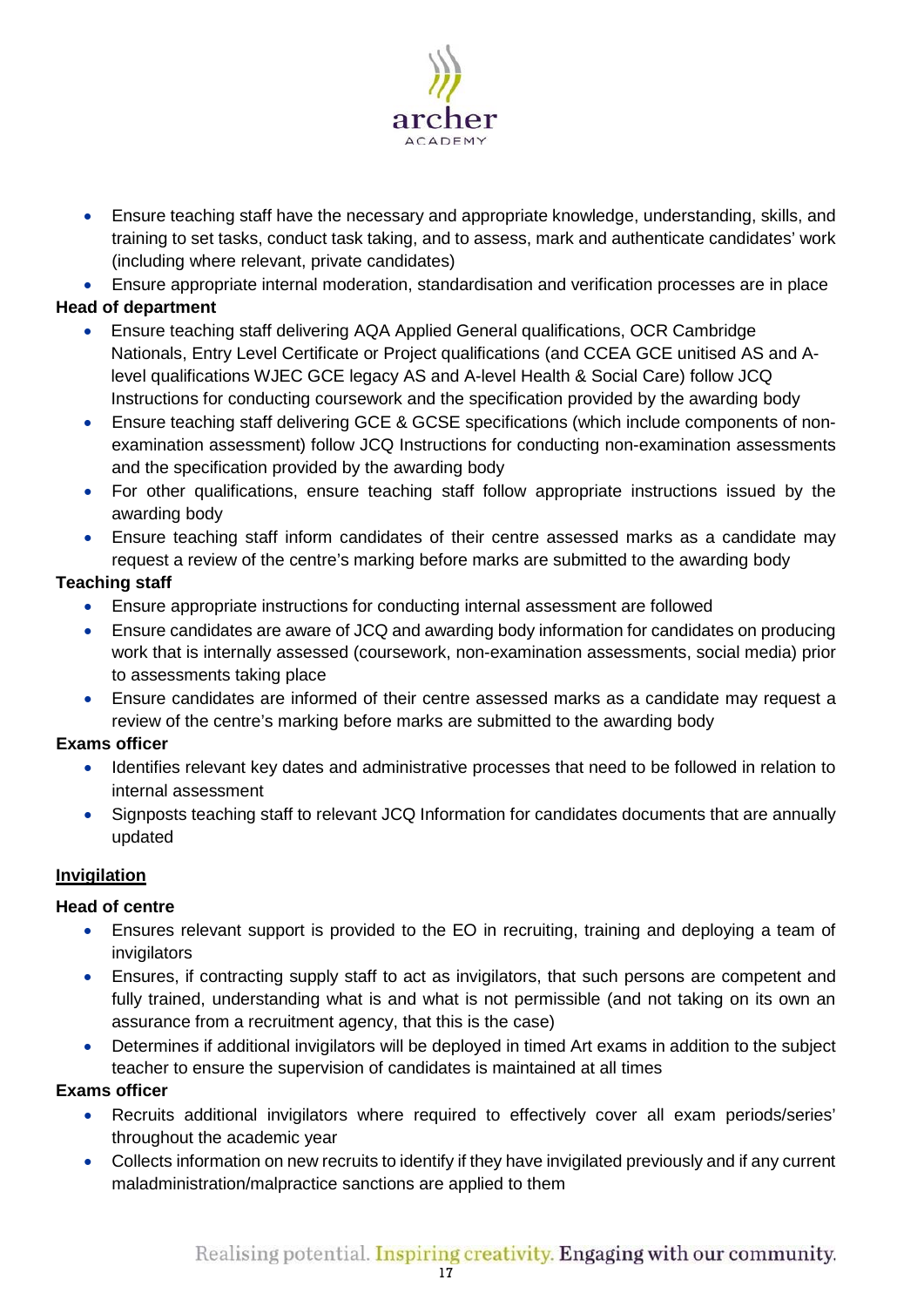

- Provides training for new invigilators on the instructions for conducting exams and an annual update for the existing invigilation team so that they are aware of any changes in a new academic year before they are allocated to invigilate an exam
- Ensures invigilators supervising access arrangement candidates understand their role (and the role of a facilitator who may be supporting a candidate) and the rules and regulations of the access arrangement(s)
- Ensures invigilators are briefed on the access arrangement candidates in their exam room and made aware of the access arrangement(s) awarded (ensuring these candidates are identified on the seating plan) and confirms invigilators understand what is and what is not permissible
- Collects evaluation of training to inform future events

## <span id="page-17-0"></span>**Entries: roles and responsibilities**

## <span id="page-17-1"></span>**Estimated entries**

## **Exams officer**

• Requests estimated or early entry information, where this may be required by awarding bodies, from HoDs in a timely manner to ensure awarding body external deadlines for submission can be met

## **Estimated entries collection and submission procedure**

<span id="page-17-2"></span>• Makes candidates aware of the JCQ **Information for candidates – Privacy Notice** at the start of a vocational qualification or when entries are being processed for a general qualification

## **Senior leaders**

- Provide entry information requested by the EO to the internal deadline
- Inform the EO immediately of any subsequent changes to entry information

## <span id="page-17-3"></span>**Final entries**

## **Exams officer**

- Requests final entry information from HoDs in a timely manner to ensure awarding body external deadlines for submission can be met
- Informs HoDs of subsequent deadlines for making changes to final entry information without charge
- Confirms with HoDs final entry information that has been submitted to awarding bodies
- Ensures as far as possible that entry processes minimise the risk of entries or registrations being missed reducing the potential for late or other penalty fees being charged by awarding bodies

# **Final entries collection and submission procedure**

## <span id="page-17-4"></span>**Senior leaders**

- Provide information requested by the EO to the internal deadline
- Inform the EO immediately, or at the very least prior to the deadlines, of any subsequent changes to final entry information, which includes
	- changes to candidate personal details
	- amendments to existing entries
	- withdrawals of existing entries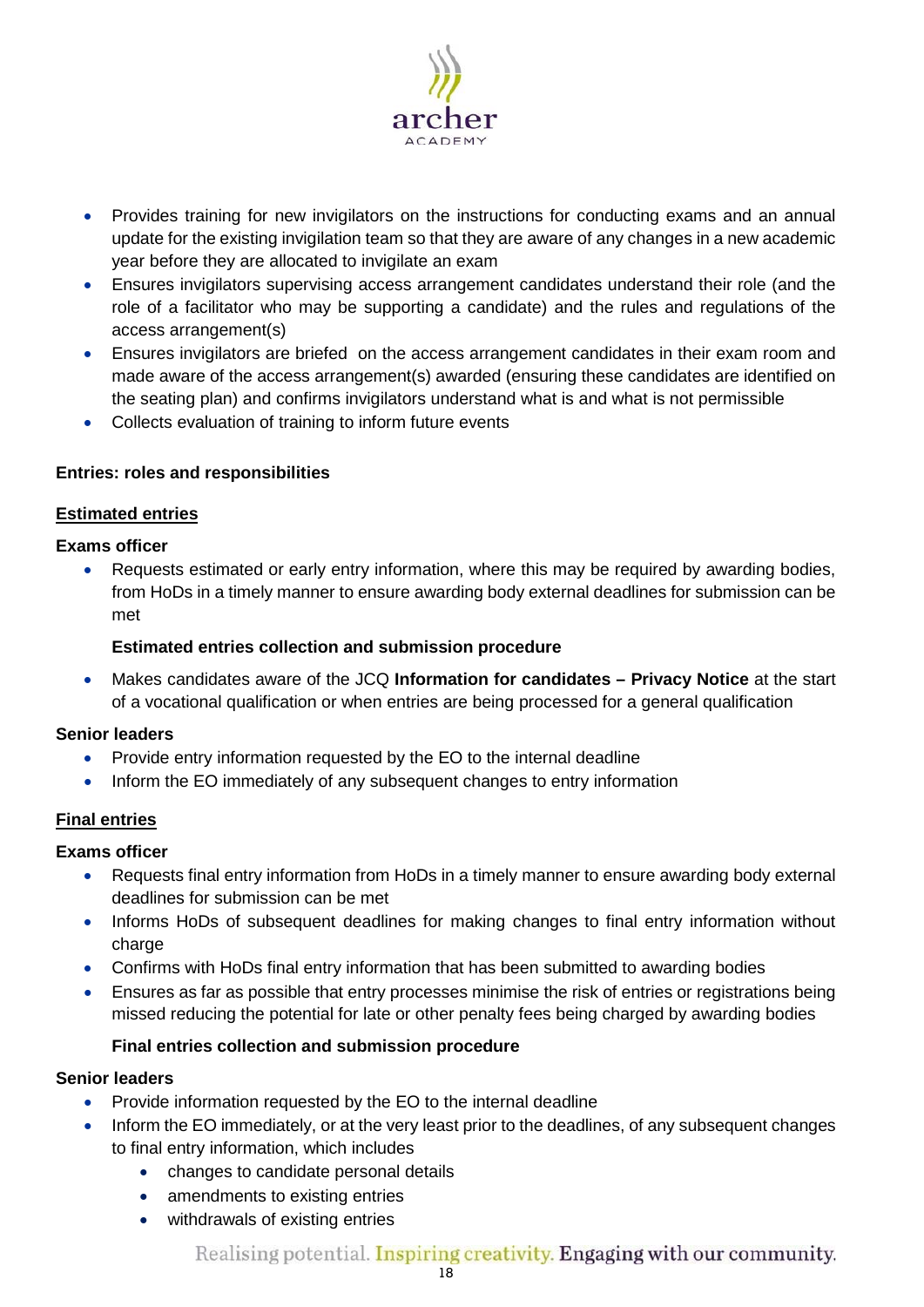

• Check final entry submission information provided by the EO and confirms information is correct

# <span id="page-18-0"></span>**Entry fees**

# <span id="page-18-1"></span>**Late entries**

## **Exams officer**

- Has clear entry procedures in place to minimise the risk of late entries
- Charges any late or other penalty fees to departmental budgets

## **Senior leaders**

- Minimise the risk of late entries by
	- following procedures identified by the EO in relation to making final entries on time
	- meeting internal deadlines identified by the EO for making final entries

## <span id="page-18-2"></span>**Candidate statements of entry**

## **Exams officer**

• Provides candidates with statements of entry for checking

## **Teaching staff**

• Ensure candidates check statements of entry and return any relevant confirmation required to the EO

## **Candidates**

• Confirm entry information is correct or notify the EO of any discrepancies

## <span id="page-18-3"></span>**Pre-exams: roles and responsibilities**

## <span id="page-18-4"></span>**Access arrangements**

## **ALS lead/SENCo**

- Ensures appropriate arrangements, adjustments and adaptations are in place to facilitate access to exams/assessments for candidates where they are disabled within the meaning of the Equality Act (unless a temporary emergency arrangement is required at the time of an exam)
- Ensures a candidate is involved in any decisions about arrangements, adjustments and /or adaptations that may be put in place for him/her
- Ensures exam information (JCQ information for candidates information, individual exam timetable etc.) is adapted where this may be required for a disabled candidate to access it
- Allocates appropriately trained centre staff to facilitate access arrangements for candidates in exams and assessments (ensuring that the facilitator appointed meets JCQ requirements and fully understands the rule of the particular access arrangement)
- Where relevant, ensures the necessary and appropriate steps are undertaken to gather an appropriate picture of need and demonstrate normal way of working for a private candidate (including distance learners and home educated candidates) and that the candidate is assessed by the centre's appointed assessor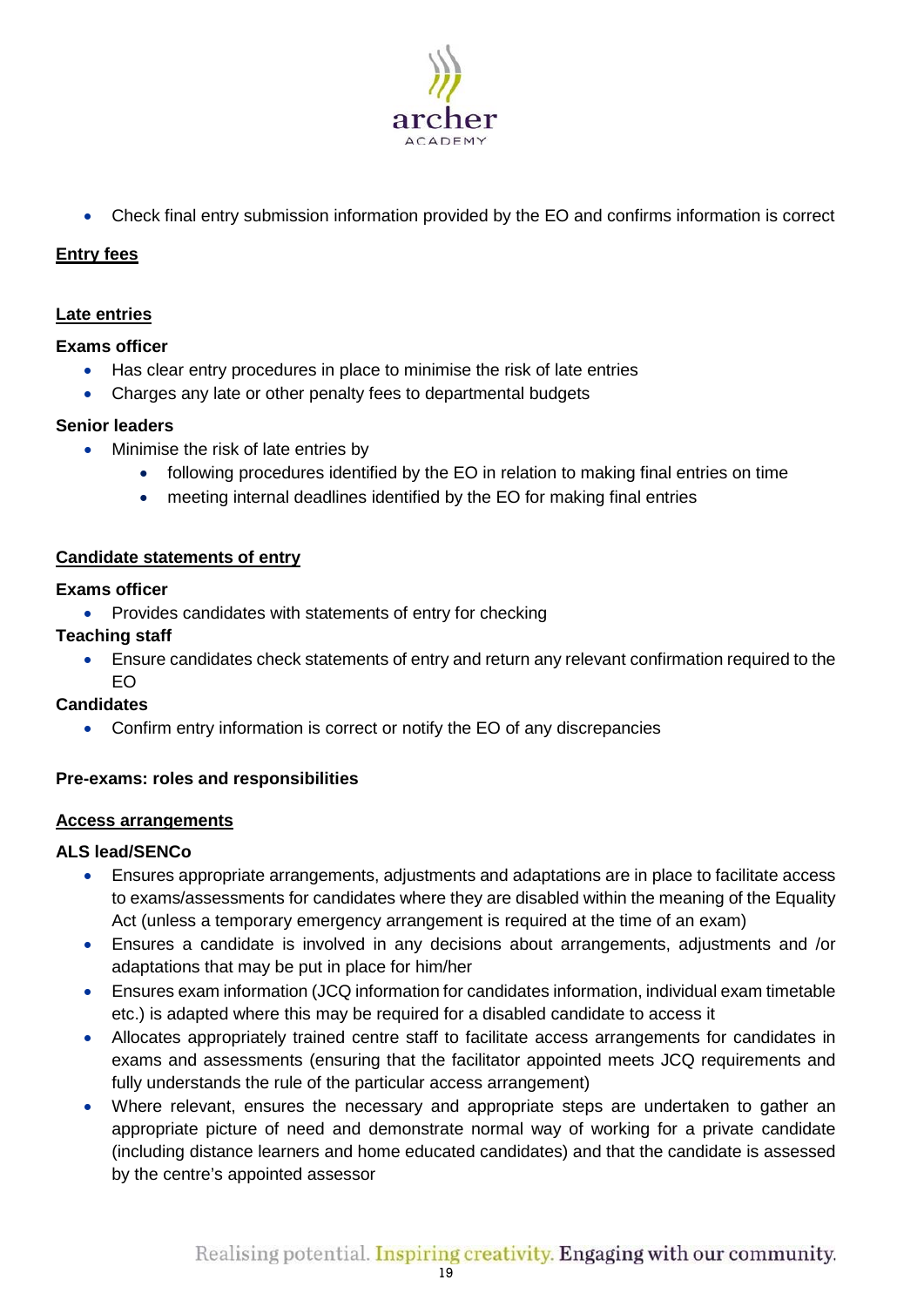

# <span id="page-19-0"></span>**Briefing candidates**

## **Exams officer**

- Issues individual exam timetable information to candidates and informs candidates of any contingency day awarding bodies may identify in the event of national or significant local disruption to exams
- Prior to exams issues relevant JCQ information for candidates documents
- Where relevant, issues relevant awarding body information to candidates
- Issues centre exam information to candidates including information on:
	- exam timetable clashes
	- arriving late for an exam
	- absence or illness during exams
	- what equipment is/is not provided by the centre
	- food and drink in exam rooms
	- wrist watches in exam rooms
	- when and how results will be issued and the staff that will be available
	- the post-results services and how the centre deals with requests from candidates
	- when and how certificates will be issued

# **Access to Scripts, Reviews of Results and Appeals Procedures**

## <span id="page-19-2"></span><span id="page-19-1"></span>**Dispatch of exam scripts**

## **Exams officer**

• Identifies and confirms arrangements for the dispatch of candidate exam scripts with the DfE (STA) 'yellow label service' or the awarding body where qualifications sit outside the scope of the service

## <span id="page-19-3"></span>**Estimated grades**

## **Senior leaders**

• Ensure teaching staff provide estimated grade information to the EO by the internal deadline (where this still may be required by the awarding body)

## **Exams officer**

- Submits estimated grade information to awarding bodies to meet the external deadline (where this may still be required by the awarding body)
- Keeps a record to track what has been sent

## <span id="page-19-4"></span>**Internal assessment and endorsements**

## **Head of centre**

• Ensures procedures are in place for candidates to appeal internal assessment decisions and make requests for reviews of marking

## **ALS lead/SENCo**

• Liaises with teaching staff to implement appropriate access arrangements for candidates undertaking internal assessments and practical endorsements

## **Teaching staff**

• Support the ALS lead/SENCo in implementing appropriate access arrangements for candidates undertaking internal assessments and practical endorsements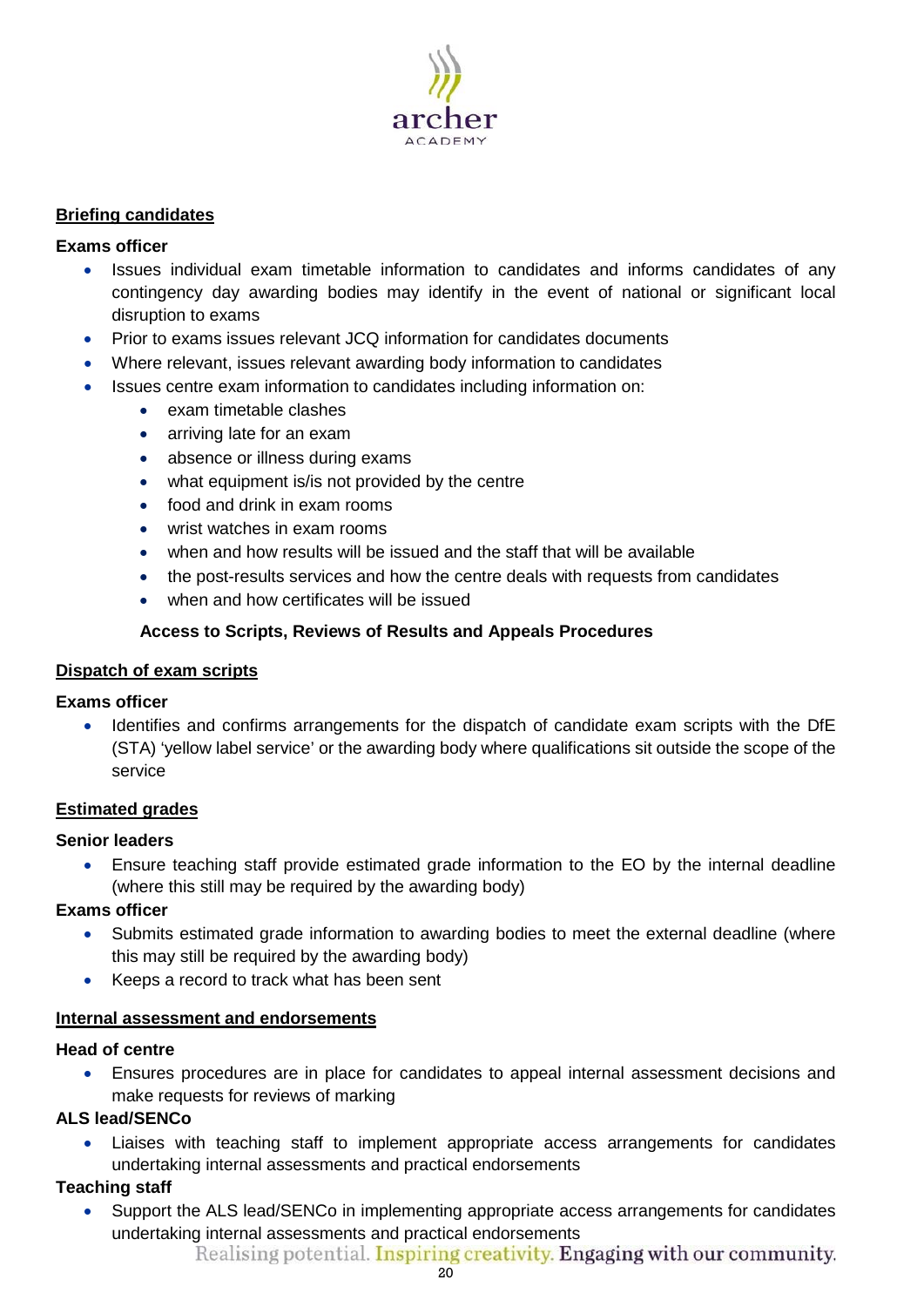

- Assess and authenticate candidates' work
- Assess endorsed components
- Ensure candidates are informed of centre assessed marks prior to marks being submitted to awarding bodies

## **Senior leaders**

- Ensure teaching staff assess and authenticate candidates' work to the awarding body requirements
- Ensure teaching staff assess endorsed components according to awarding body requirements
- Ensure teaching staff provide marks for internally assessed components and grades for endorsements of qualifications to the EO to the internal deadline
- Ensure teaching staff provide required samples of work for moderation and sample recordings for monitoring to the EO to the internal deadline

# **Exams officer**

- Submits marks, endorsement grades and samples to awarding bodies/moderators/monitors to meet the external deadline
- Keeps a record to track what has been sent
- Logs moderated samples returned to the centre
- Ensures teaching staff are aware of the requirements in terms of retention and subsequent disposal of candidates' work

## **Candidates**

• Authenticate their work as required by the awarding body

# <span id="page-20-0"></span>**Invigilation**

## **Exams officer**

- Provides an annually reviewed/updated invigilator handbook to invigilators, trains new invigilators on appointment and updates experienced invigilators on any regulation changes
- Deploys invigilators effectively to exam rooms throughout an exam series (including the provision of a roving invigilator where a candidate and invigilator (acting as a practical assistant, reader or scribe) are accommodated on a 1:1 basis to enter the room at regular intervals in order to observe the conducting of the exam, ensuring all relevant rules are being adhered to and supporting the practical assistant/reader and/or scribe in maintaining the integrity of the exam)
- Allocates invigilators to exam rooms (or where supervising candidates due to a timetable clash) according to the required ratios
- Liaises with the ALS lead/SENCo regarding the facilitation and invigilation of access arrangement candidates

# **ALS lead/SENCo**

• Liaises with the EO regarding facilitation and invigilation of access arrangement candidates **Invigilators**

• Provide information as requested on their availability to invigilate throughout an exam series

# <span id="page-20-1"></span>**JCQ Centre Inspections**

## **Exams officer** or **Senior leader**

• Will accompany the Inspector throughout a visit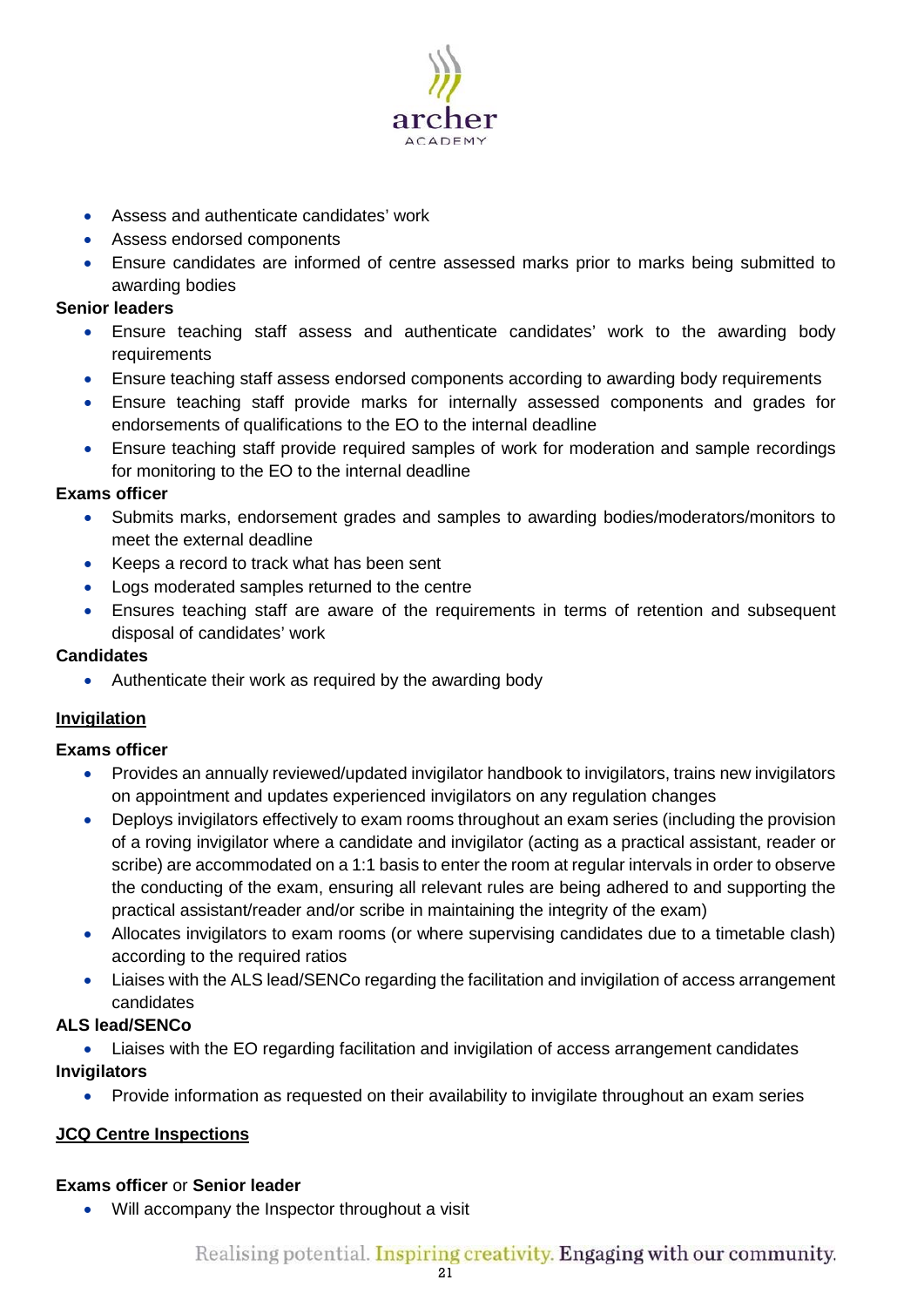

# **ALS lead/SENCo** or relevant **Senior leader** (in the absence of the ALS lead/SENCo)

- Will meet with the inspector when requested to provide documentary evidence regarding access arrangement candidates and address any questions the inspector may raise
- Ensures that information is readily available for inspection at the venue where the candidate is taking the exam(s)

#### <span id="page-21-0"></span>**Seating and identifying candidates in exam rooms**

#### **Exams officer**

<span id="page-21-1"></span>• Ensures a procedure is in place to verify candidate identity including private candidates

## **Candidate Identification Procedure**

The centre will… verify the identity of all students that they enter for examinations or assessments. The centre must be satisfied that all candidate identities have been checked, whether as part of the initial registration process, or in the case of private candidates through a verification process which involves photo-ID [\(GR](http://www.jcq.org.uk/exams-office/general-regulations) 5.6)

The centre will... have in place written procedures to verify the identity of all candidates at the time of the examination or assessment… [\(GR](http://www.jcq.org.uk/exams-office/general-regulations) 5.9)

Invigilators must establish the identity of all candidates sitting examinations.

A private/external candidate or a transferred candidate who is not known to the school or college must show photographic documentary evidence to prove that he/she is the same person who entered/registered for the examination/assessment, e.g. passport or photographic driving licence.

Where it is impossible to identify a candidate due to the wearing of religious clothing, such as a veil, the candidate should be approached by a member of staff of the same gender and taken to a private room where they should be politely asked to remove the religious clothing for identification purposes. Centres must inform candidates in advance of this procedure and well before their first examination.

Once identification has been established, the candidate should replace, for example, their veil and proceed as normal to sit the examination.

Invigilators must be informed of those candidates with access arrangements and must be made aware of the access arrangement(s) awarded. [\(ICE](http://www.jcq.org.uk/exams-office/ice---instructions-for-conducting-examinations) 16)

- Ensures invigilators are aware of the procedure
- Provides seating plans for exam rooms according to JCQ and awarding body requirements (and ensures candidates with access arrangements are identified on the seating plan and invigilators are informed of those candidates with access arrangements and made aware of the access arrangement(s) awarded)

## **Invigilators**

- Follow the procedure for verifying candidate identity provided by the EO
- Seat candidates in exam rooms as instructed by the EO/on the seating plan

## <span id="page-21-2"></span>**Security of exam materials**

## **Exams officer**

• Confirms appropriate arrangements are in place to ensure that confidential materials are only handed over to those authorised by the head of centre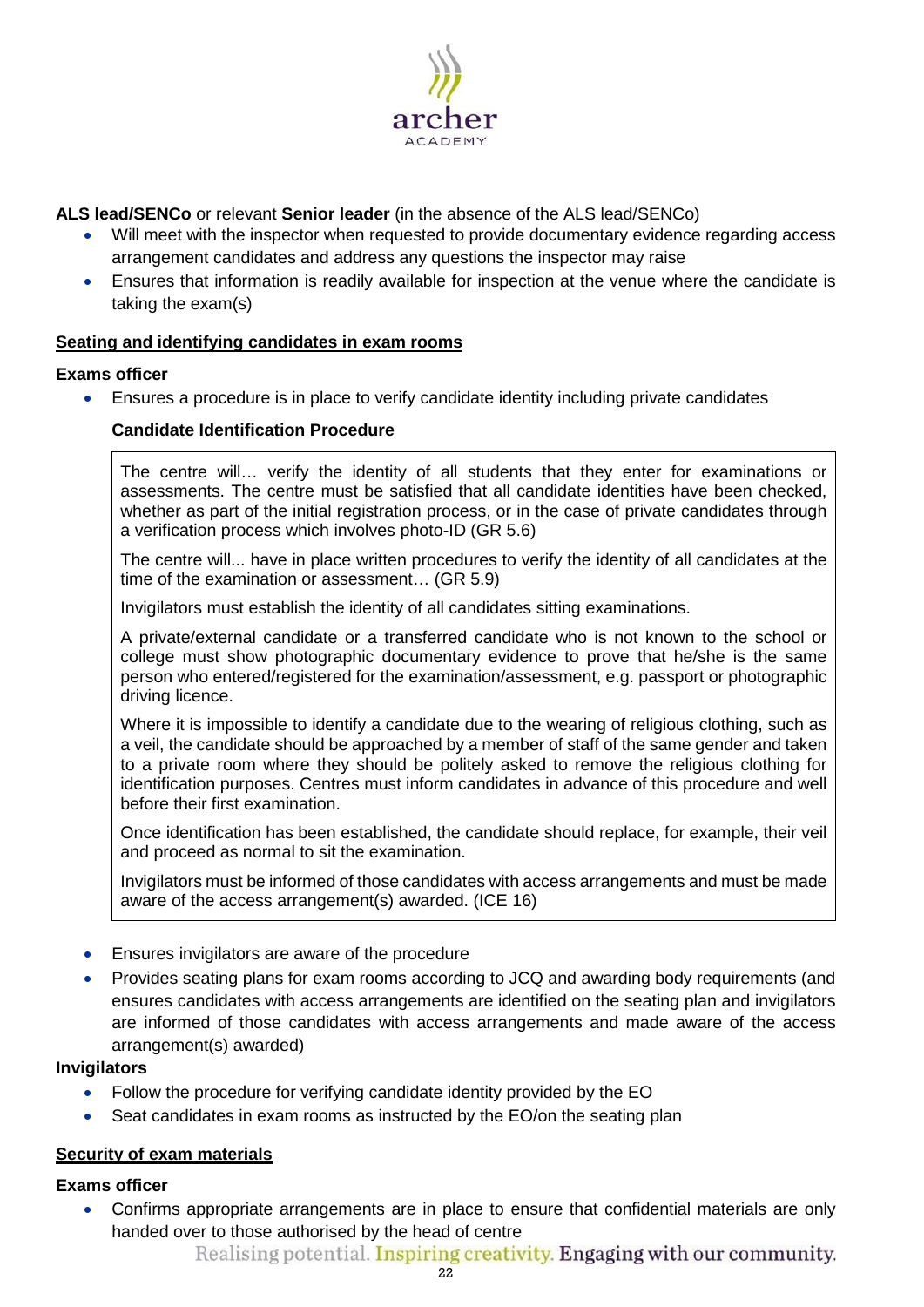

- Ensures only persons authorised by the head of centre and the exams officer are allowed access to the centre's secure storage facility as one of the two to six key holders
- Has a process in place to demonstrate the receipt, secure movement and secure storage of confidential exam materials within the centre
- Ensures a log is kept at the initial point of delivery recording confidential materials received and signed for by authorised staff within the centre and that appropriate arrangements are in place for confidential materials to be immediately transferred to the secure storage facility until they can be removed from the dispatch packaging and checked in the secure room before being returned to the secure storage facility in timetable order
- Ensures the secure storage facility contains only current and live confidential material (ensuring that past examination question papers, internal tests and mock examinations are not kept in the centre's secure storage facility)
- Ensures that examination stationery, e.g. answer booklets and formula booklets are stored in the secure room (attempting to store this material in the secure storage facility, when sufficient space allows)
- Ensures the integrity and security of any electronic question paper is maintained during the downloading, printing and collating process (ensuring printing is carried out in an area that can be controlled to prevent unauthorised personnel accessing live assessment materials and ensuring only authorised members of centre staff have access to electronic question papers)

## **Reception staff**

• Follow the process to log confidential materials delivered to/received by the centre to the point materials are issued to authorised staff for transferal to the secure storage facility

# **Teaching staff**

• Adhere to the process to record the secure movement of confidential materials taken from or returned to secure storage throughout the time the material is confidential

# <span id="page-22-0"></span>**Timetabling and rooming**

## **Exams officer**

- Produces a master centre exam timetable for each exam series
- Identifies and resolves candidate exam timetable clashes according to the regulations (only applying overnight supervision arrangements as a last resort, once all other options have been exhausted and according to the centre's policy)

# <span id="page-22-1"></span>**Overnight Supervision Arrangements Policy**

Overnight supervision arrangements should only be applied as a last resort and once all other options have been exhausted…

…candidates may, at the centre's discretion, be allowed to take an examination the following morning, including Saturdays (see paragraph 8.5). Candidates are not allowed to take examinations on an earlier day than that scheduled on the timetable…

The overnight supervision arrangements must ensure that the candidate does not have advance warning of the content of the examination deferred until the following morning. This means the candidate must not meet or communicate with anyone who may have knowledge of the content. This includes any form of electronic communication/storage device, e.g.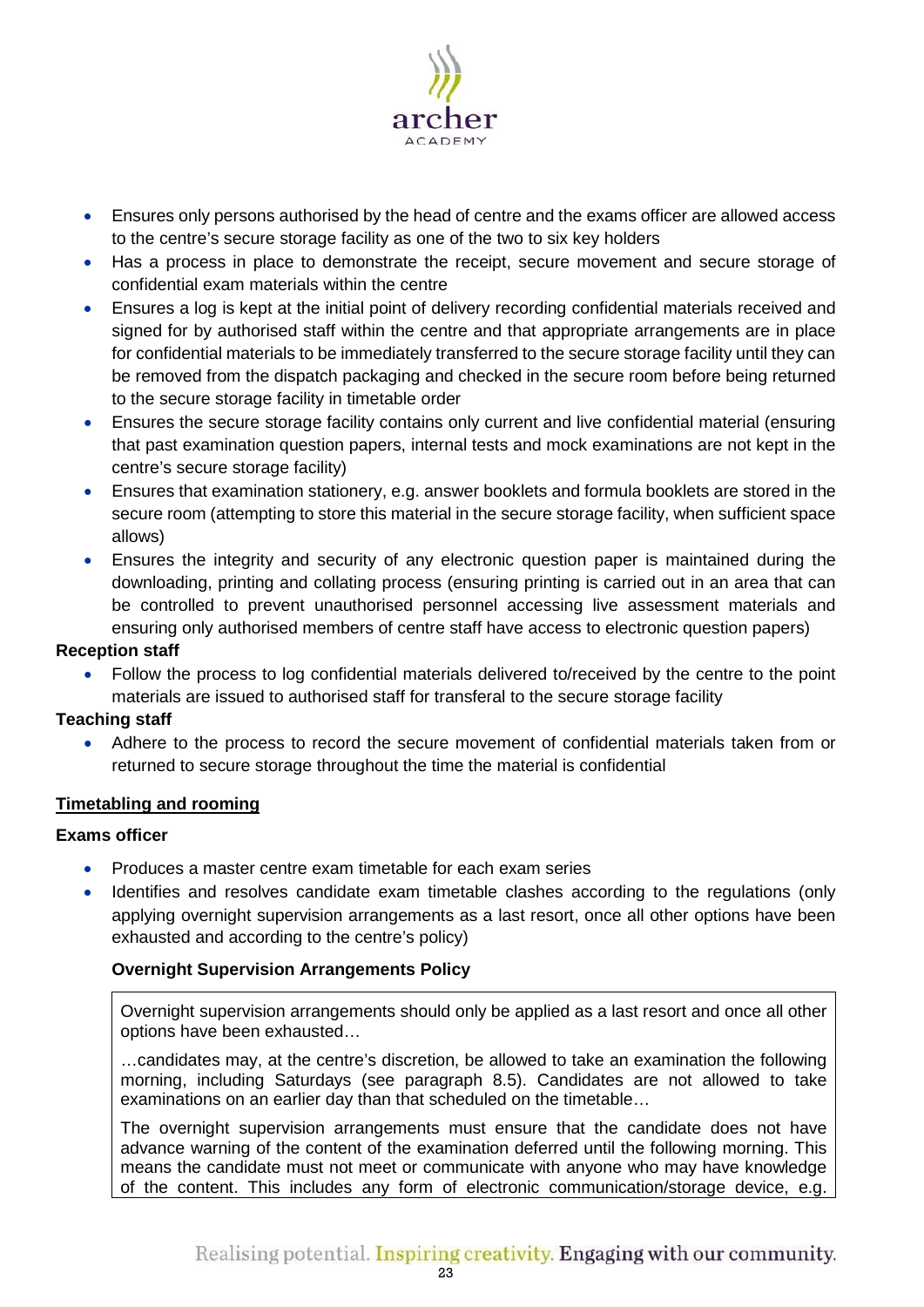

telephone (both landline and mobile), e-mail, internet and social media. It also extends to television and radio, which could report key details of the day's examinations.

The JCQ Overnight Supervision and Overnight Supervision Declaration forms must be completed

before the overnight supervision is to commence. The JCQ Overnight Supervision form is completed

online using the Centre Admin Portal (CAP). The JCQ Overnight Supervision Declaration form is

downloaded from the Centre Admin Portal (CAP) for signing by the candidate, the supervisor and the head of centre. [\(ICE](http://www.jcq.org.uk/exams-office/ice---instructions-for-conducting-examinations) 8)

## **Why have a policy on this?**

Allowing a candidate to take an exam paper the following morning due to an eligible overnight supervision arrangement is at the discretion of the centre. Having a documented policy ensures:

- the correct procedure is followed
- appropriate arrangements are put in place
- candidates (and/or parents/carers) understand when, or indeed if, appropriate arrangements can/will be made
- the centre can demonstrate the policy if asked/challenged by a candidate (and/or parent/carer)
- Identifies exam rooms and specialist equipment requirements
- Allocates invigilators to exam rooms (or where supervising candidates due to an exam timetable clash) according to required ratios
- Liaises with site staff to ensure exam rooms are set up according to JCQ and awarding body requirements
- Liaises with the ALS lead/SENCo regarding rooming of access arrangement candidates

## **ALS lead/SENCo**

- Liaises with the EO regarding rooming of access arrangement candidates
- Liaises with other relevant centre staff to ensure appropriate arrangements, adjustments and adaptations are in place to facilitate access for disabled candidates to exams

#### **Site staff**

• Liaise with the EO to ensure exam rooms are set up according to JCQ and awarding body requirements

#### <span id="page-23-0"></span>**Alternative site arrangements**

#### **Exams officer**

- Ensures question papers will only be taken to an alternative site where the published criteria for an alternative site arrangement has been met
- Will inform the JCQ Centre Inspection Service to timescale by submitting a JCQ Alternative Site arrangement notification through CAP (or through the awarding body where a qualification may sit outside the scope of CAP) of any alternative sites that will be used to conduct timetabled examination components of the qualifications listed in the JCQ regulations

## <span id="page-23-1"></span>**Centre consortium arrangements**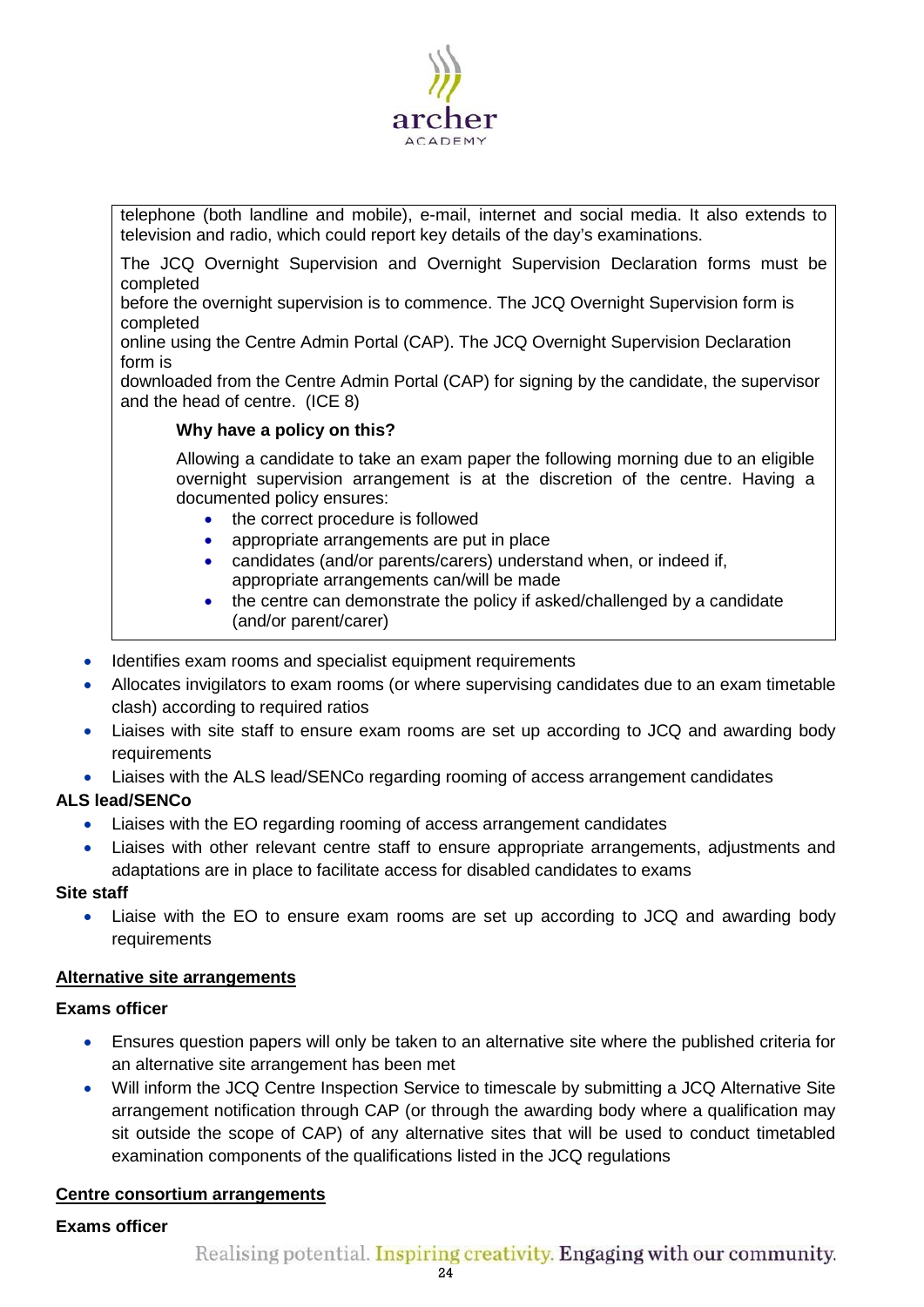

• Processes applications for Centre Consortium arrangements through CAP to the awarding body deadline (or through the awarding body where a qualification may sit outside the scope of CAP)

## **Senior leaders**

• Inform the EO of any joint teaching arrangements in place and where the centre is acting as the consortium co-ordinator

## <span id="page-24-0"></span>**Transferred candidate arrangements**

## **Exams officer**

- Liaises with the host or entering centre, as required
- Processes requests for Transferred Candidate arrangements through CAP to the awarding body deadline (or through the awarding body where a qualification may sit outside the scope of CAP)
- Where relevant (for an internal candidate) informs the candidate of the arrangements that have been made for their transferred candidate arrangements

# <span id="page-24-1"></span>**Internal exams**

## **Exams officer**

- Prepares for the conduct of internal exams under external conditions
- Provides a centre exam timetable of subjects and rooms
- Provides seating plans for exam rooms
- Requests internal exam papers from teaching staff
- Arranges invigilation

# **ALS lead/**S**ENCo**

• Liaises with teaching staff to make appropriate arrangements for access arrangement candidates

# **Teaching staff**

- Provide exam papers and materials to the EO
- Support the ALS lead/SENCo in making appropriate arrangements for access arrangement candidates

# <span id="page-24-2"></span>**Exam time: roles and responsibilities**

# <span id="page-24-3"></span>**Access arrangements**

- Provides cover sheets for access arrangement candidates' scripts where required for particular arrangements
- Has a process in place to deal with emergency access arrangements as they arise at the time of exams
	- o applies for approval through AAO where required or through the awarding body where qualifications sit outside the scope of AAO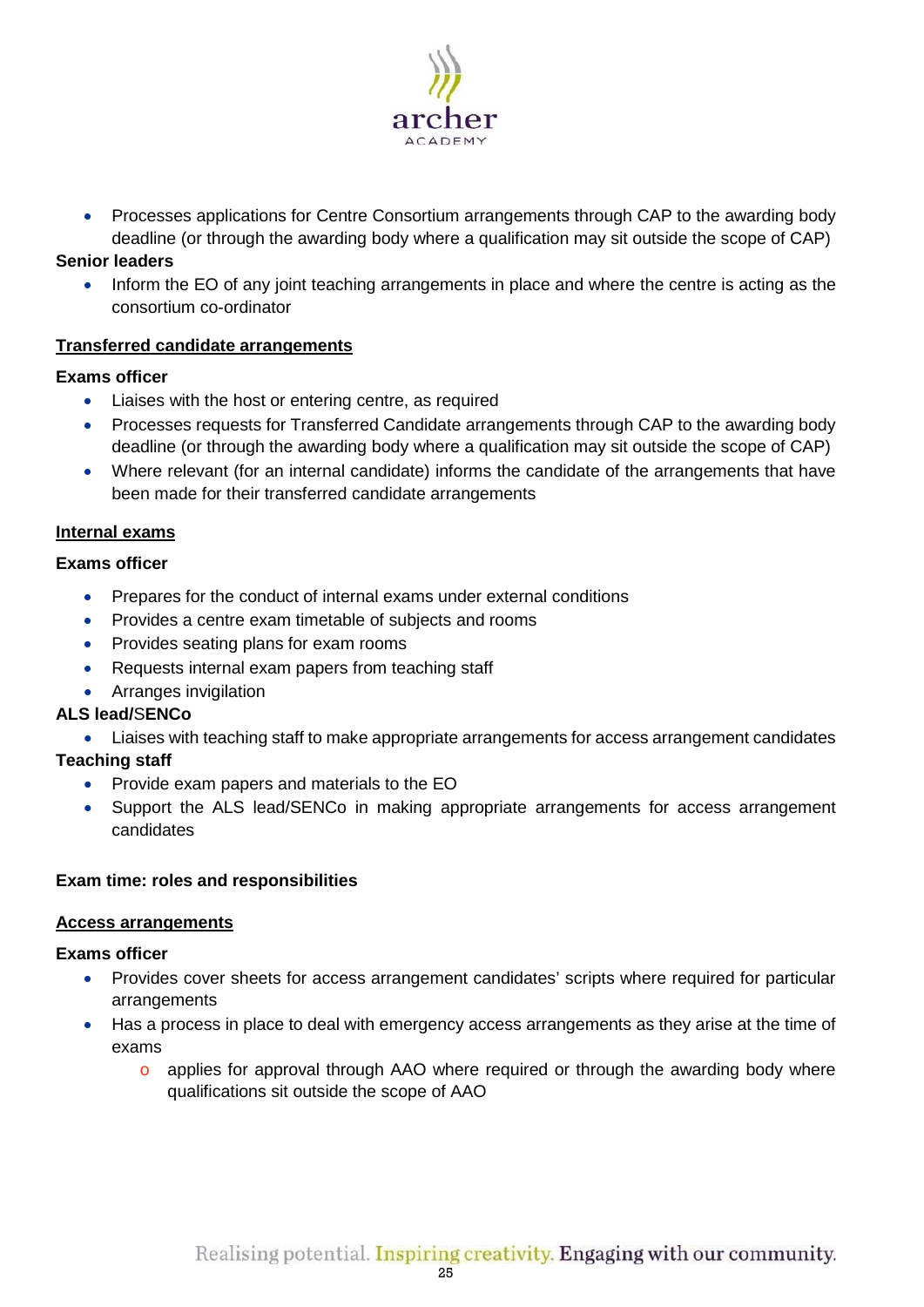

## <span id="page-25-1"></span><span id="page-25-0"></span>**Candidate absence**

## **Candidate Absence Policy**

Once candidates are seated and have started the examination, complete the attendance register. This will allow for the identification of absent candidates who can be contacted as to their whereabouts. [\(ICE](http://www.jcq.org.uk/exams-office/ice---instructions-for-conducting-examinations) 22)

#### **Why have a policy on this?**

Centres will likely have different strategies for dealing with unauthorised absences from exams. Having a documented policy ensures:

- candidates are aware of what they need to do if they are likely to be absent from an exam
- staff involved in the exams process understand how absent candidates who have not contacted the centre regarding their absence will be managed at the time of the exam
- the centre can demonstrate the policy if asked/challenged by a candidate (and/or parent/carer)

#### **Invigilators**

- Are informed of the policy/process for dealing with absent candidates through training
- Ensure that confirmed absent candidates are clearly marked as such on the attendance register and seating plan

#### **Candidates**

• Are re-charged relevant entry fees for unauthorised absence from exams

## <span id="page-25-2"></span>**Candidate behaviour**

See *Irregularities* below.

## <span id="page-25-3"></span>**Candidate belongings**

See *Unauthorised items* below.

#### <span id="page-25-4"></span>**Candidate late arrival**

#### **Exams officer**

- Ensures that candidates who arrive very late for an exam are reported to the awarding body by submitting a report on candidate admitted very late to examination room through CAP to timescale
- Warns candidates that their script may not be accepted by the awarding body

#### **Invigilators**

- Are informed of the policy/process for dealing with late/very late arrival candidates through training
- <span id="page-25-5"></span>• Ensure that relevant information is recorded on the exam room incident log

## **Candidate Late Arrival Policy**

A candidate who arrives after the start of the examination may be allowed to enter the examination room and sit the examination. This is entirely at the discretion of the centre.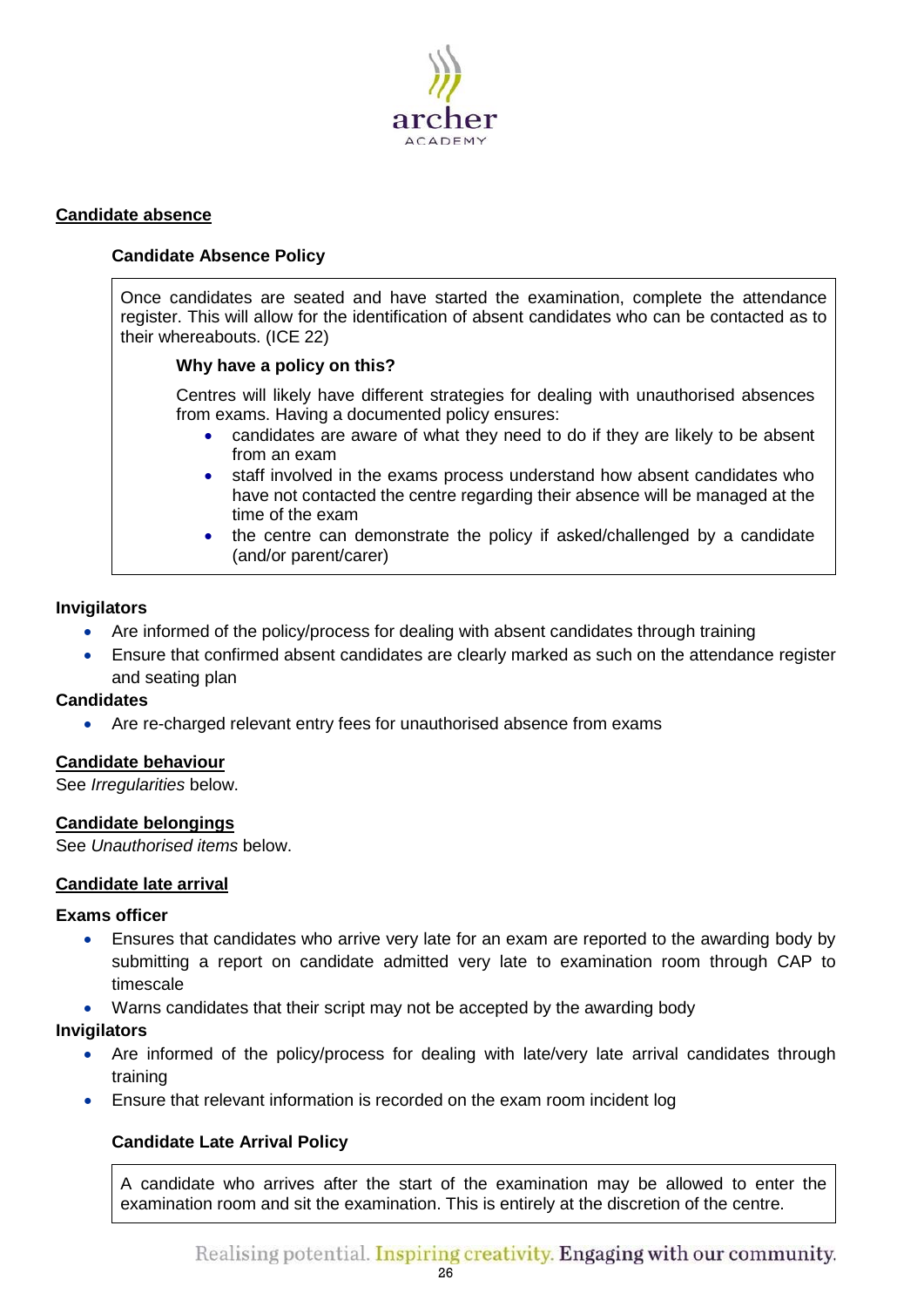

A candidate who arrives late, and is permitted by the centre to sit the examination, must be allowed the full time for the examination. [\(ICE](http://www.jcq.org.uk/exams-office/ice---instructions-for-conducting-examinations) 21)

## **Why have a policy on this?**

Permitting candidates who arrive after the start of an exam to enter the exam room and sit the exam is at the centre's discretion. Having a documented policy ensures:

- candidates are aware of what will or won't happen should they arrive late
- staff involved in the exams process understand how this will be managed at the time of the exam
- the centre can demonstrate the policy if asked/challenged by a candidate (and/or parent/carer)

## <span id="page-26-0"></span>**Conducting exams**

## **Head of centre**

• Ensures venues used for conducting exams meet the requirements of JCQ and awarding bodies

## **Exams officer**

- Ensures exams are conducted according to JCQ and awarding body instructions
- Uses an *exam day checklist* to ensure each exam session is fully prepared for, unplanned events can be dealt with and associated follow-up is completed

#### <span id="page-26-1"></span>**Dispatch of exam scripts**

#### **Exams officer**

- Dispatches scripts as instructed by JCQ and awarding bodies
- Keeps appropriate records to track dispatch

## <span id="page-26-2"></span>**Exam papers and materials**

## **Exams officer**

- Organises exam question papers and associated confidential resources in date order in the secure storage facility
- Attaches erratum notices received to relevant exam question paper packets
- Collates attendance registers and examiner details in date order
- Regularly checks mail or email inbox for updates from awarding bodies
- In order to avoid potential breaches of security, ensures care is taken to ensure the correct question paper packets are opened by ensuring a member of centre staff, additional to the person removing the papers from secure storage, e.g. an invigilator, checks the day, date, time, subject, unit/component and tier of entry, if appropriate, immediately before a question paper packet is opened
- Ensures this additional/second check is recorded
- Where allowed by the awarding body, only releases exam papers and materials to teaching departments for teaching and learning purposes after the published finishing time of the exam, or until any timetable clash candidates have completed the exam

## <span id="page-26-3"></span>**Exam rooms**

## **Head of centre**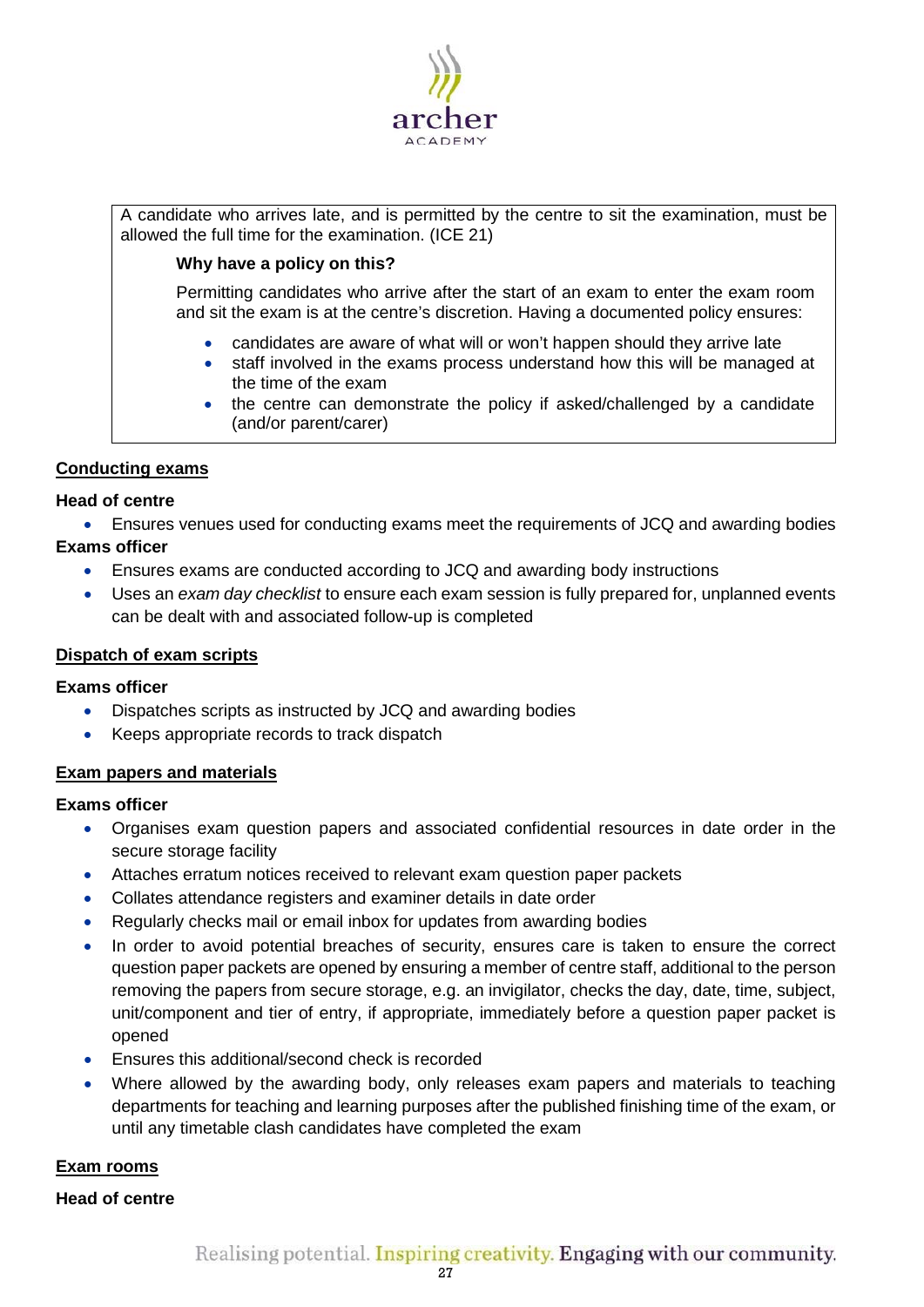

- Ensures that internal tests, mock exams, revision or coaching sessions are not conducted in a room 'designated' as an exam room
- Ensures that when a room is 'designated' as an exam room it is not used for any purpose other than conducting external exams
- Ensures only approved centre staff (who have not taught the subject being examined) are present in exam rooms to perform permitted tasks
- Ensures the centre's policy relating to food and drink that may be allowed in exam rooms is clearly communicated to candidates
- <span id="page-27-0"></span>• Ensures the centre's policy on candidates leaving the exam room temporarily is clearly communicated to candidates

# **Food and Drink Policy (Exams)**

Food and drink may be allowed in the examination room at the discretion of the head of centre. However, this is on the condition that any food or drink brought into the examination room whether by the candidate or the centre is free from packaging and all labels are removed from drink containers [\(ICE](http://www.jcq.org.uk/exams-office/ice---instructions-for-conducting-examinations) 18)

## **Why have a policy on this?**

Allowing food and drink in an exam room is at the head of centre's discretion. Having a documented policy ensures:

- candidates are clear on what is or what is not allowed
- staff involved in the exams process are aware of what is and what is not allowed and how this will be managed at the time of the exam
- the centre can demonstrate the policy if asked/challenged by a candidate (and/or parent/carer)

# <span id="page-27-1"></span>**Leaving the Examination Room Policy**

Candidates who are allowed to leave the examination room temporarily must be accompanied by a member of centre staff. This must not be the candidate's subject teacher or a subject expert for the examination in question. Those candidates may be allowed extra time at the discretion of the centre to compensate for their temporary absence. [\(ICE](http://www.jcq.org.uk/exams-office/ice---instructions-for-conducting-examinations) 23)

# **Why have a policy on this?**

Allowing time to be compensated where a candidate leaves the exam room temporarily, accompanied by a member of centre staff, is at the discretion centre. Having a documented policy ensures:

- candidates are aware of the centre's arrangements where time may or may not be compensated for any temporary absence from the exam room
- staff involved in the exams process understand how this will be managed at the time of the exam
- the centre can demonstrate the policy if asked/challenged by a candidate (and/or parent/carer)

- Ensures exam rooms are set up and conducted as required in the regulations
- Provides invigilators with appropriate resources to effectively conduct exams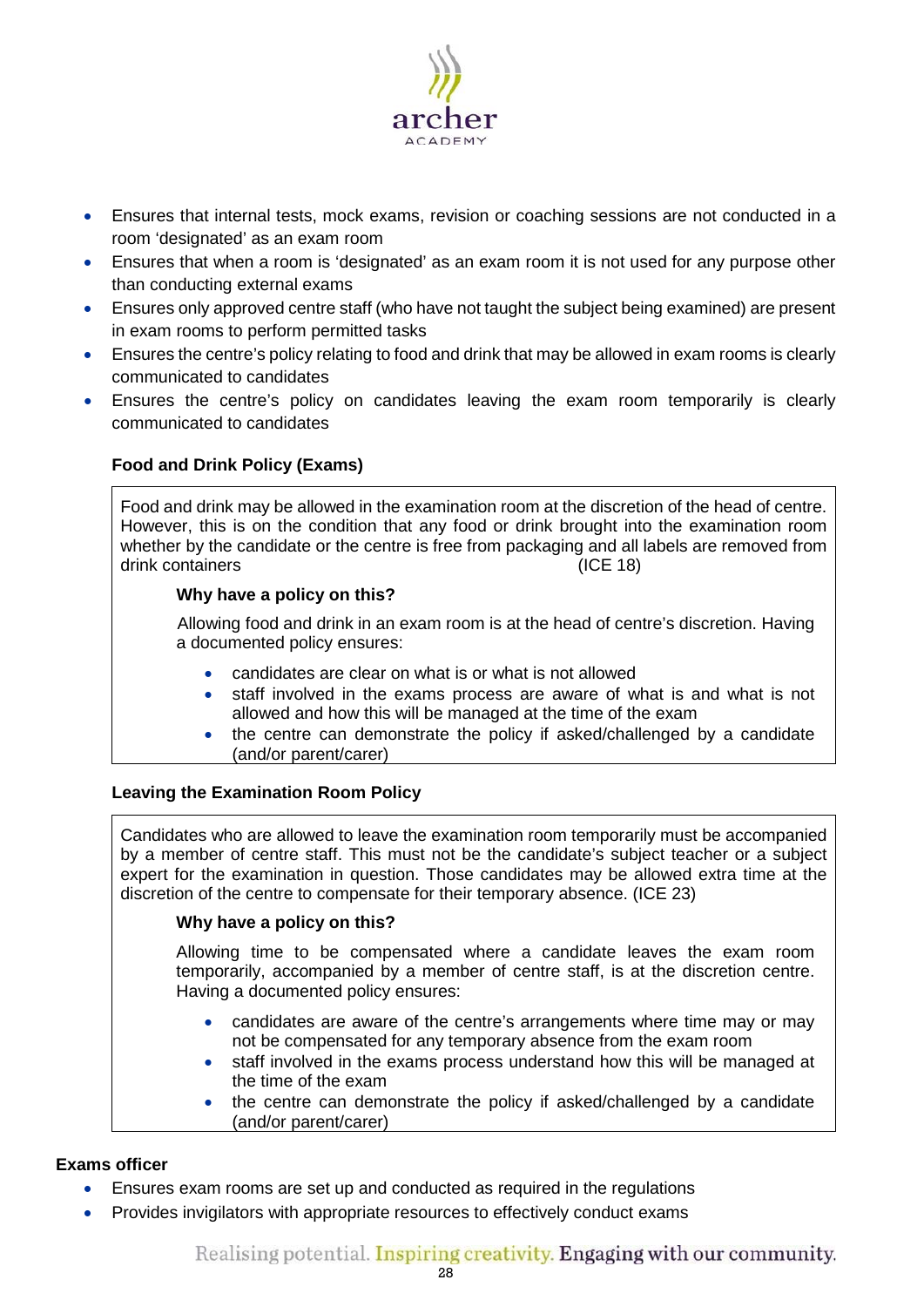

- Briefs invigilators on exams to be conducted on a session by session basis (including the arrangements in place for any transferred candidates and access arrangement candidates)
- Ensures sole invigilators have an appropriate means of summoning assistance (if this is a mobile phone, instructs the invigilator that this must be on silent mode)
- Ensures invigilators understand they must be vigilant and remain aware of incidents or emerging situations, looking out for malpractice or candidates who may be in distress, recording any incidents or issues on the exam room incident log
- Ensures invigilators understand how to deal with candidates who may need to leave the exam room temporarily and how this should be recorded on the exam room incident log
- Provides authorised exam materials which candidates are not expected to provide themselves
- Ensures invigilators and candidates are aware of the emergency evacuation procedure
- Ensures invigilators are aware of arrangements in place for a candidate with a disability who may need assistance if an exam room is evacuated

## **Senior leaders**

- Ensure a documented emergency evacuation procedure for exam rooms is in place
- <span id="page-28-0"></span>• Ensure arrangements are in place for a candidate with a disability who may need assistance if an exam room is evacuated

## **Emergency Evacuation Policy**

When dealing with emergencies, staff must be aware of the centre's policy and, where appropriate, any instructions from relevant local or national agencies. Reference should also be made to the following document: [https://www.gov.uk/government/publications/bomb](https://www.gov.uk/government/publications/bomb-threats-guidance/procedures-for-handling-bomb-threats)[threats-guidance/procedures-for-handling-bomb-threats](https://www.gov.uk/government/publications/bomb-threats-guidance/procedures-for-handling-bomb-threats)

Centres must have a written centre policy for dealing with an emergency evacuation of the examination room, which will be subject to inspection by the JCQ Centre Inspection Service. [\(ICE](http://www.jcq.org.uk/exams-office/ice---instructions-for-conducting-examinations) 25)

## **Site staff**

- Ensure exam rooms are available and set up as requested by the EO
- Ensure grounds or centre maintenance work does not disturb exam candidates in exam rooms
- Ensure fire alarm testing does not take place during exam sessions

## **Invigilators**

• Conduct exams in every exam room according to JCQ Instructions for conducting examinations and/or awarding body requirements and as instructed by the centre in training/update and briefing sessions

## **Candidates**

- Are required to follow the instructions given to them in exam rooms by authorised centre staff and invigilators
- Are required to remain in the exam room for the full duration of the exam

# <span id="page-28-1"></span>**Irregularities**

## **Head of centre**

• Ensures (as required by an awarding body) any cases of alleged, suspected or actual incidents of malpractice or maladministration before, during or after examinations/assessments (by centre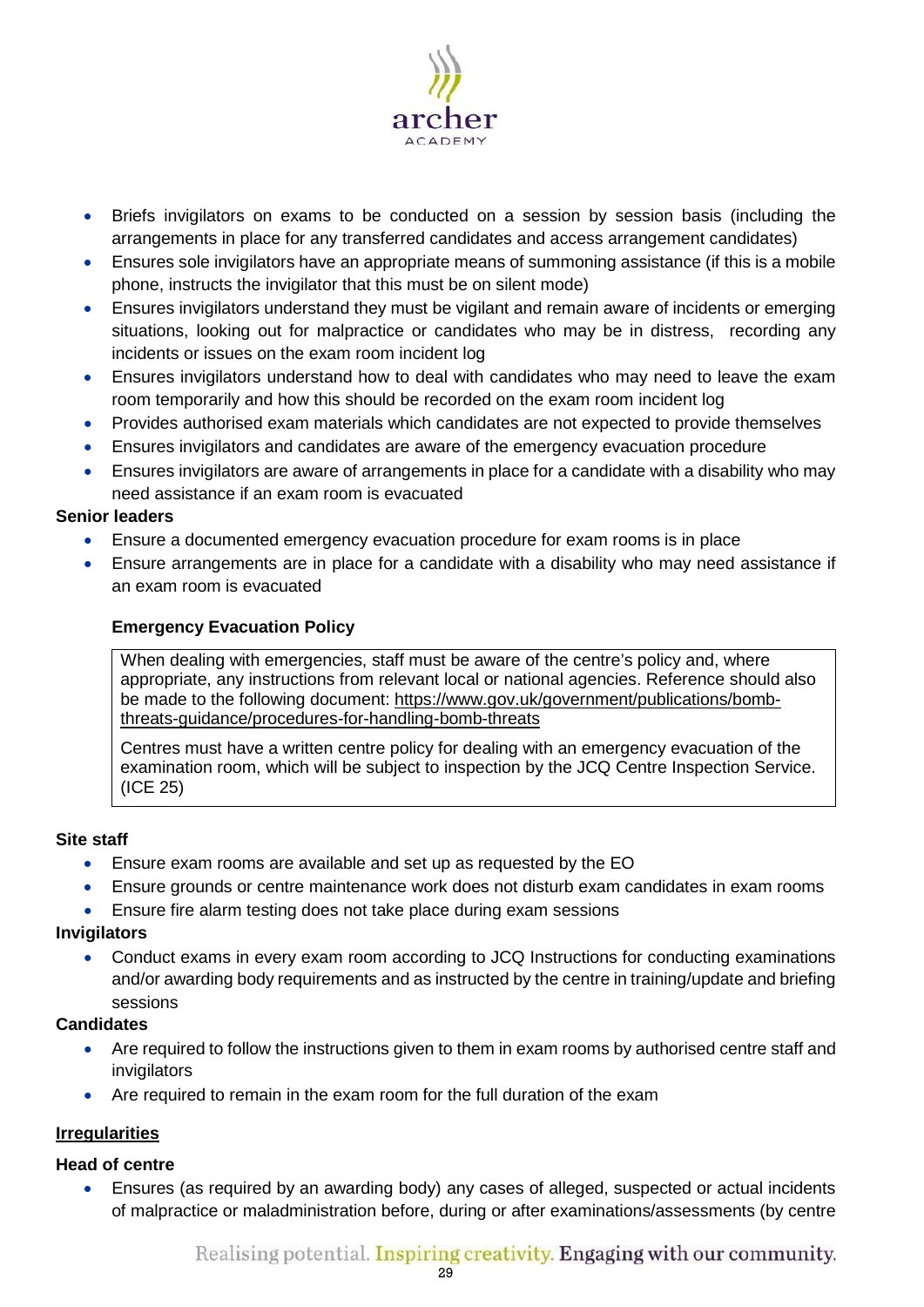

staff, candidates, invigilators) are investigated and reported to the awarding body **immediately**, by completing the appropriate documentation

# <span id="page-29-0"></span>**Managing Behaviour Policy**

## Prompts here may be…

Where a candidate is being disruptive, the invigilator must warn the candidate that he/she may be removed from the examination room. The candidate must also be warned that the awarding body will be informed and may decide to penalise them, which could include disqualification.

The invigilator must record what has happened…

The head of centre has the authority to remove a candidate from the examination room, but should only do so if the candidate would disrupt others by remaining in the room. [\(ICE](http://www.jcq.org.uk/exams-office/ice---instructions-for-conducting-examinations) 24)

## **Why have a policy on this?**

Having a documented policy/procedure on how behaviour in exam rooms is managed ensures staff conducting exams understand the process to be followed and candidates are aware of the possible consequences of any disruptive actions

#### **Senior leaders**

- Ensure support is provided for the EO and invigilators when dealing with disruptive candidates in exam rooms
- Ensure that internal disciplinary procedures relating to candidate behaviour are instigated, when appropriate

## **Exams officer**

- Provides an exam room incident log in all exam rooms for recording any incidents or irregularities
- Actions any required follow-up and reports to awarding bodies as soon as practically possible after the exam has taken place

#### **Invigilators**

• Record any incidents or irregularities on the exam room incident log (for example, late/very late arrival, candidate or centre staff suspected malpractice, candidate illness or needing to leave the exam room temporarily, disruption or disturbance in the exam room, emergency evacuation)

#### <span id="page-29-1"></span>**Malpractice**

See *Irregularities* above.

#### <span id="page-29-2"></span>**Special consideration**

#### **Senior leaders**

• Provide signed evidence to support eligible applications for special consideration

- Processes eligible applications for special consideration to awarding bodies
- Gathers evidence which may need to be provided by other staff in centre or candidates
- Submits requests to awarding bodies to the external deadline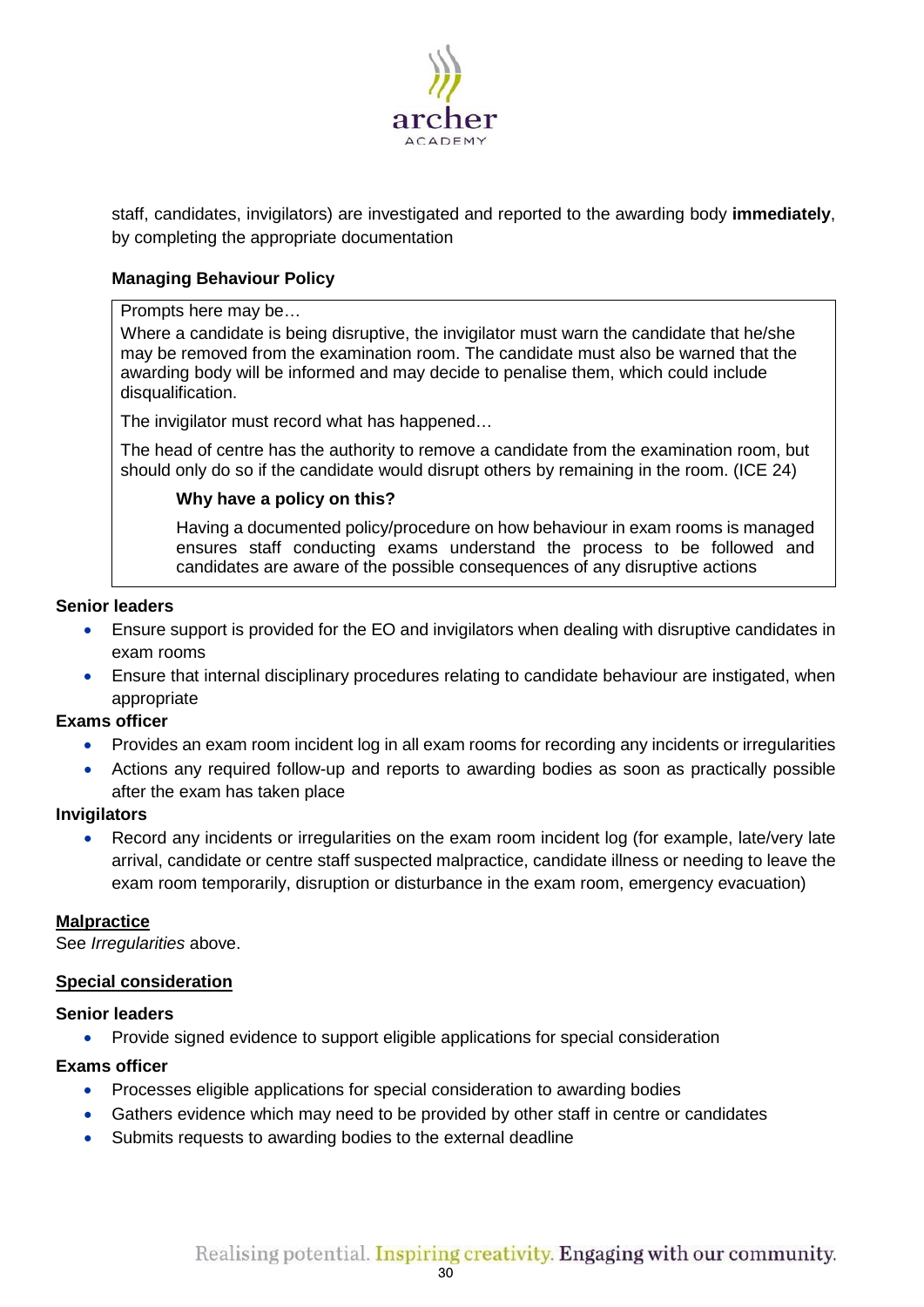

# <span id="page-30-0"></span>**Special Consideration Policy**

There is no current JCQ regulation for centres to have a special consideration policy in place, though it might be good practice to bring all aspects of the process together as a central point of reference.

## **Candidates**

• Provide appropriate evidence to support special consideration applications, where required

## <span id="page-30-2"></span><span id="page-30-1"></span>**Unauthorised items**

## **Arrangements for unauthorised items taken into the exam room**

In the examination room candidates must not have access to items other than those stated in the instructions on the question paper, the stationery list or the specification for that subject.

Potential technological/web enabled sources of information such as… are not permitted… ideally, all unauthorised items are left outside of the examination room… any pencil cases taken into the examination room must be see-through… any unauthorised items that have been taken into the examination room must be placed out of reach of the candidates (and not under their desks) before the examination starts. This would normally be at the front of the examination room or a similar arrangement that enables the invigilator to control access to the items… If candidates have access to unauthorised items in the examination room this may be considered as malpractice. They could be subject to penalties in accordance with the JCQ publication *Suspected Malpractice in Examinations and Assessments: Policies and Procedures…* 

Prior to the examination starting, the invigilator must ensure that candidates have removed their wrist watches, placing them on their desks.

A head of centre may, if he/she so wishes, prohibit candidates bringing a wrist watch into the examination room. In this case candidates would be required to leave their watches outside of the examination room. [\(ICE](http://www.jcq.org.uk/exams-office/ice---instructions-for-conducting-examinations) 18)

## **Invigilators**

• Are informed of the arrangements through training

## <span id="page-30-3"></span>**Internal exams**

## **Exams officer**

- Briefs invigilators on conducting internal exams
- Returns candidate scripts to teaching staff for marking

#### **Invigilators**

• Conduct internal exams as briefed by the EO

## <span id="page-30-4"></span>**Results and post-results: roles and responsibilities**

## <span id="page-30-5"></span>**Internal assessment**

## **Senior leaders**

- Ensures teaching staff keep candidates' work, whether part of the moderation sample or not, secure and for the required period stated by JCQ and awarding bodies
- Ensures work is returned to candidates or disposed of according to the requirements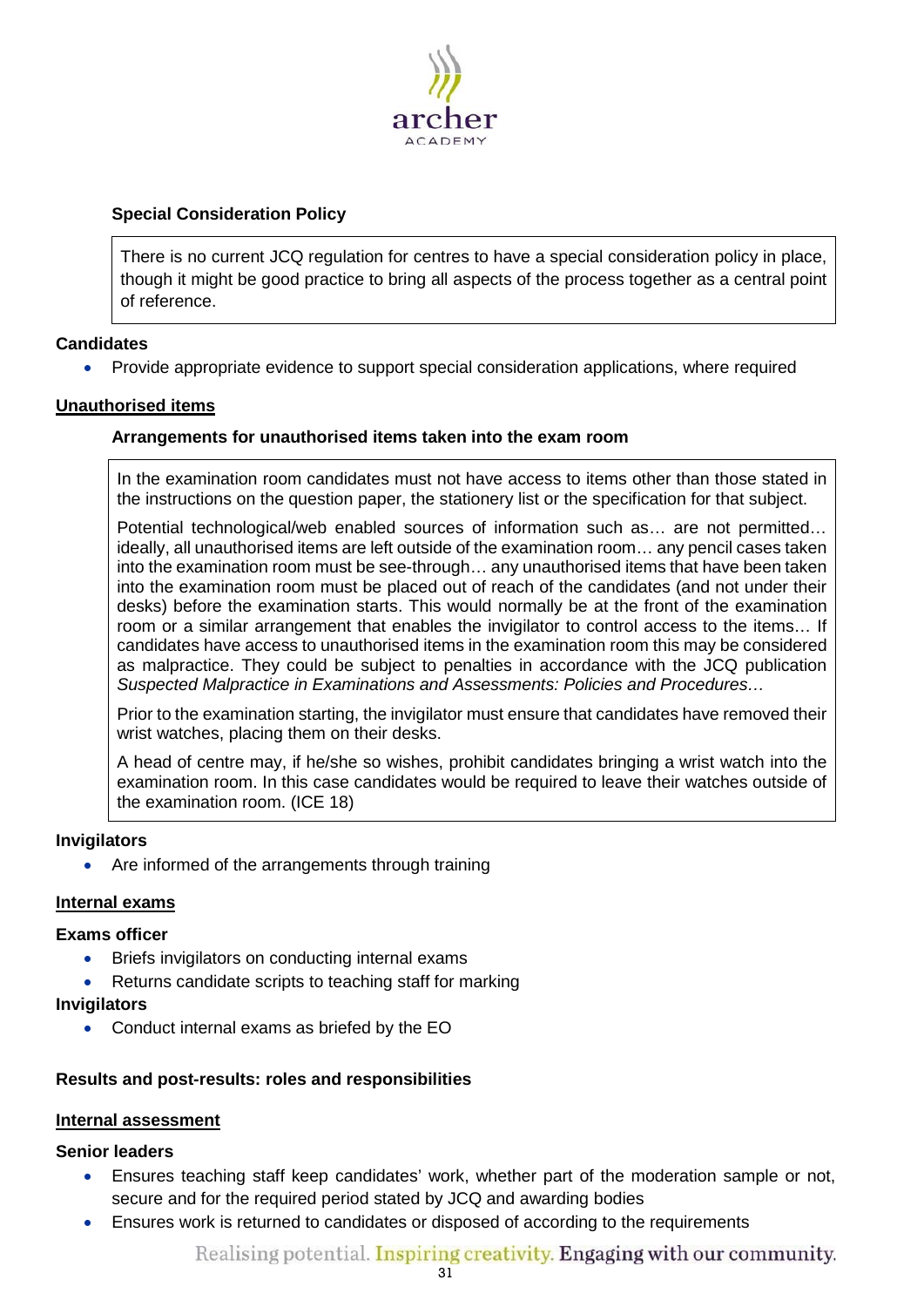

## <span id="page-31-0"></span>**Managing results day(s)**

## **Senior leaders**

- Identify centre staff who will be involved in the main summer results day(s) and their role
- Ensures senior members of staff are accessible to candidates after the publication of results so that results may be discussed and decisions made on the submission of any requests for postresults services and ensures candidates are informed of the periods during which centre staff will be available so that they may plan accordingly

## **Exams officer**

<span id="page-31-1"></span>• Works with senior leaders to ensure procedures for managing the main summer results day(s) (a results day programme) are in place

## **Results day programme**

You may wish to include here the arrangements that are put in place for the main summer results day(s) to explain how, when and where results are issued, what other information is issued, who does what etc. or alternatively include as an appendix at the end of this document. (You may also need to signpost here to other sections of this policy, for example Data Protection Policy and Access to Scripts, Reviews of Results and Appeals Procedures)

## **Site staff**

• Ensure the centre is open and accessible to centre staff and candidates, as required for the collection of results

## <span id="page-31-2"></span>**Accessing results**

## **Head of centre**

- Ensures results are kept entirely confidential and restricted to key members of staff until the official dates and times of release of results to candidates
- Understands that it is not permitted to withhold provisional results from candidates under any circumstances

## **Exams officer**

- Informs candidates in advance of when and how results will be released to them for each exam series
- Accesses results from awarding bodies under restricted release of results, where this is provided by the awarding body
- Resolves any missing or incomplete results with awarding bodies
- Issues statements of results to candidates on issue of results date
- Provides summaries of results for relevant centre staff on issue of results date

## <span id="page-31-3"></span>**Post-results services**

## **Head of centre**

- Ensures an **internal appeals procedure** is available where candidates disagree with any centre decision not to support a clerical re-check, a review of marking, a review of moderation or an appeal
- Ensures that senior members of centre staff are available immediately after the publication of results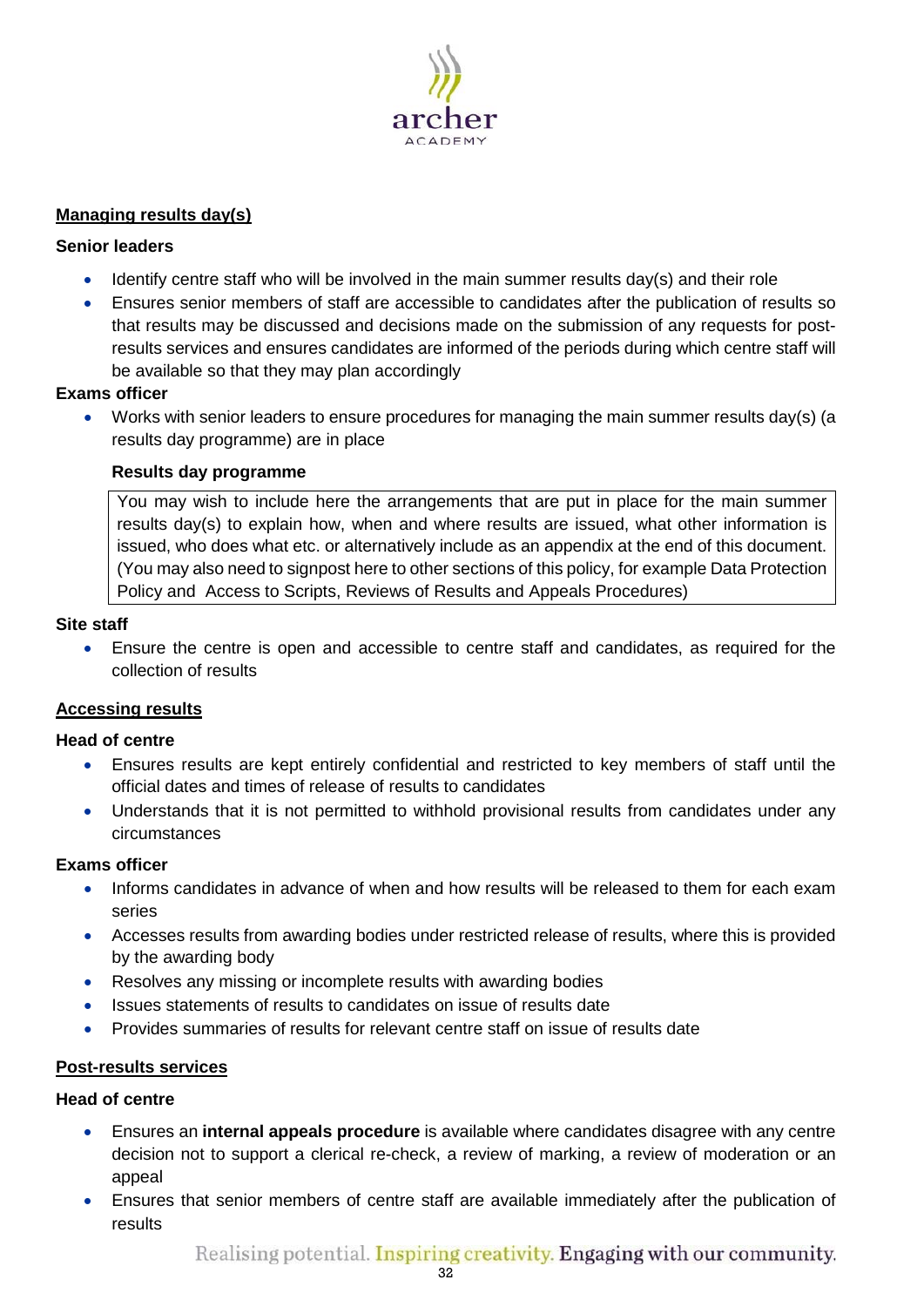

• Understands that if the centre has concerns about one of its component/subject cohorts, then requests for reviews of marking should be submitted for all candidates believed to be affected (candidate consent is required as marks and subject grades may be lowered, confirmed or raised)

## **Exams officer**

- Provides information to candidates (including private candidates) and staff on the services provided by awarding bodies and the fees charged (see also above **Briefing candidates** and **Access to Scripts, Reviews of Results and Appeals Procedures**)
- Publishes internal deadlines for requesting the services to ensure the external deadlines can be effectively met
- Provides a process to record requests for services and to collect candidate informed consent (**after** the publication of results) and fees where relevant
- Submits requests to awarding bodies to meet the external deadline for the particular service
- Tracks requests to conclusion and informs candidates and relevant centre staff of outcomes
- Updates centre results information, where applicable

# **Teaching staff**

- Meet internal deadlines to request the services and gain relevant candidate informed consent
- Identify the budget to which fees should be charged

## **Candidates**

- Meet internal deadlines to request the services
- Provide informed consent and fees, where relevant

# <span id="page-32-0"></span>**Analysis of results**

## **Data Manager and Senior Leadership Team**

- Provides analysis of results to appropriate centre staff
- Provides results information to external organisations where required
- Undertakes the *secondary school and college (key stage 4/16-18) performance tables September checking exercise*

## <span id="page-32-1"></span>**Certificates**

<span id="page-32-2"></span>Certificates are provided to centres by awarding bodies after results have been confirmed.

## **Certificate Issue Procedure**

## **Candidates**

• May arrange for certificates to be collected on their behalf by providing the EO with written or email permission/authorisation; authorised persons must provide ID evidence on collection of certificates

## <span id="page-32-3"></span>**Certificate Retention Policy**

## <span id="page-32-4"></span>**Exams review: roles and responsibilities**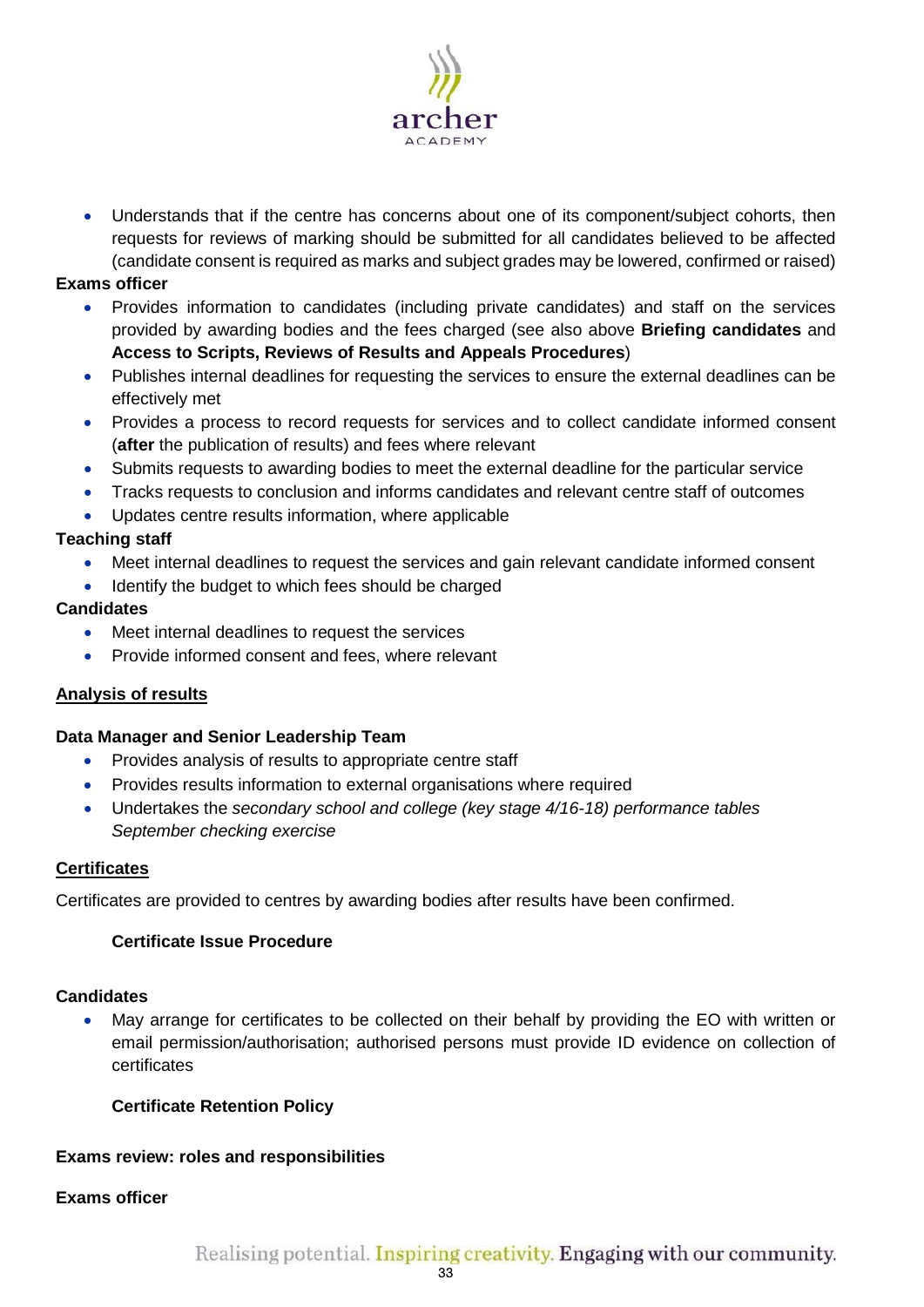

• Provides SLT with an overview of the exam year, highlighting what went well and what could be developed/improved in terms of exams management and administrative processes within the stages of the exam cycle

• Collects and evaluates feedback from staff, candidates and invigilators to inform an exams review **Senior leaders**

• Work with the EO to produce a plan to action any required improvements identified in the review

## <span id="page-33-0"></span>**Retention of records: roles and responsibilities**

- Keeps records as required by JCQ and awarding bodies for the required period
- Keeps records as required by the centre's records management policy
- Provides an exams archiving policy that identifies information held, retention period and method of disposal